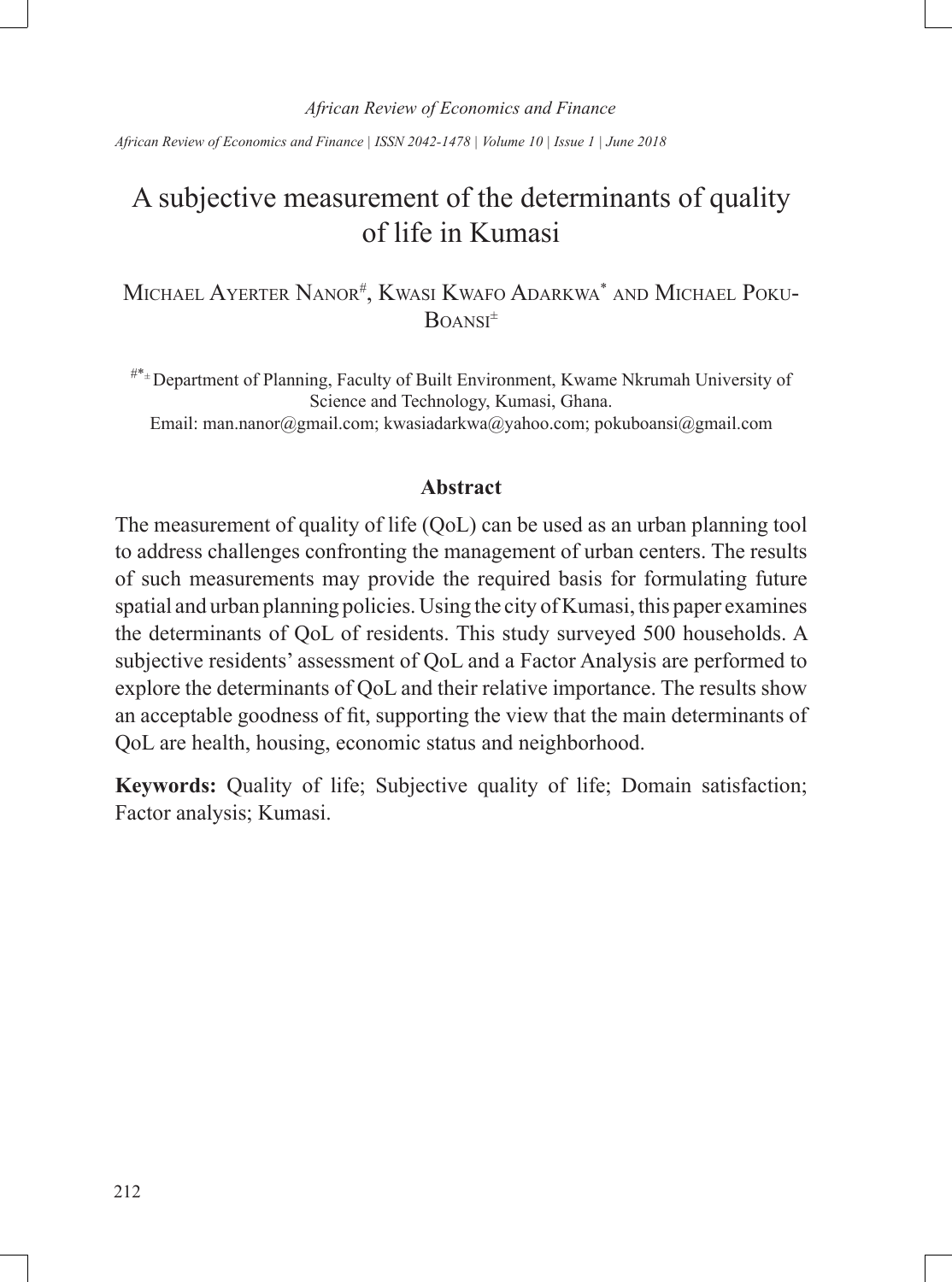## **1. Introduction**

Traditionally, cities have contributed immensely towards the socio-economic and environmental changes in the world. For example, as argued by Adarkwa (2011), literature on urban studies has highlighted the fact that urban areas, particularly cities, are frequently described as the engine of growth of nations. In addition, cities have experienced extraordinary growth in population with urban population estimated to be three and half billion (3.5 billion) people (UNDESA, 2014) because of urbanisation. In this manner, by building attractive urban areas, the quality of life (QoL) for several individuals who live in such areas can be enhanced. Urbanistion boosts quick socio-economic growth; however, developmental issues such high population density, traffic, lack of housing and resource, noise, and air and water pollution are created by urbanisation (Li *et al*. 2009). It is gradually being acknowledged that the value of the quality of urban environment affects the QoL of urban dwellers (Shearer *et al*. 2006; Jenny & Ericson 2006; Romano & Ercolano 2012). The nature of the urban setting as a living space for some people is an issue of key importance to academic researchers, policy-makers and citizens (Pacione, 2003). The study of QoL in urban areas has turned on extensive research consideration in recent times. Researchers from different fields, including geography, sociology, economics, psychology, political science and health have all contributed to this area of inquiry (see, for example, Das, 2008; Grasso & Canova, 2008; Dunning *et al*. 2008; Epley & Menon 2008; Rossouw & Naude, 2008; Chen & Davey, 2008; Marans & Stimson, 2011; Rezvani *et al*., 2012).

Quality of Life (QoL) is a multifaceted term which involves the ideas of a good life, a valued life, a satisfying life, and a happy life (McCrea *et al*. 2006). Lotfi *et al*. (2011) describe the idea of QoL as having numerous interesting features. Included in these features is a reference to a single inseparable universal term whose meaning can be clarified but difficult to order into any discrete category of related social sciences.

As far as the issues of Quality of Life is concerned, the current literature on Ghana is limited to various aspects of the socioeconomic life of the household, that is gender, income, housing and marital status. For example Addai *et al*. (2013) analyzed the link between marriage and quality of life in Ghana. Addai *et al*. (2013) found a mixed results in terms of the relationship between marriage and life satisfaction and that of gender and life satisfaction marriage undermines happiness and life satisfaction among Ghanaians. They explained that the effect of marriage is only statistically significant on happiness while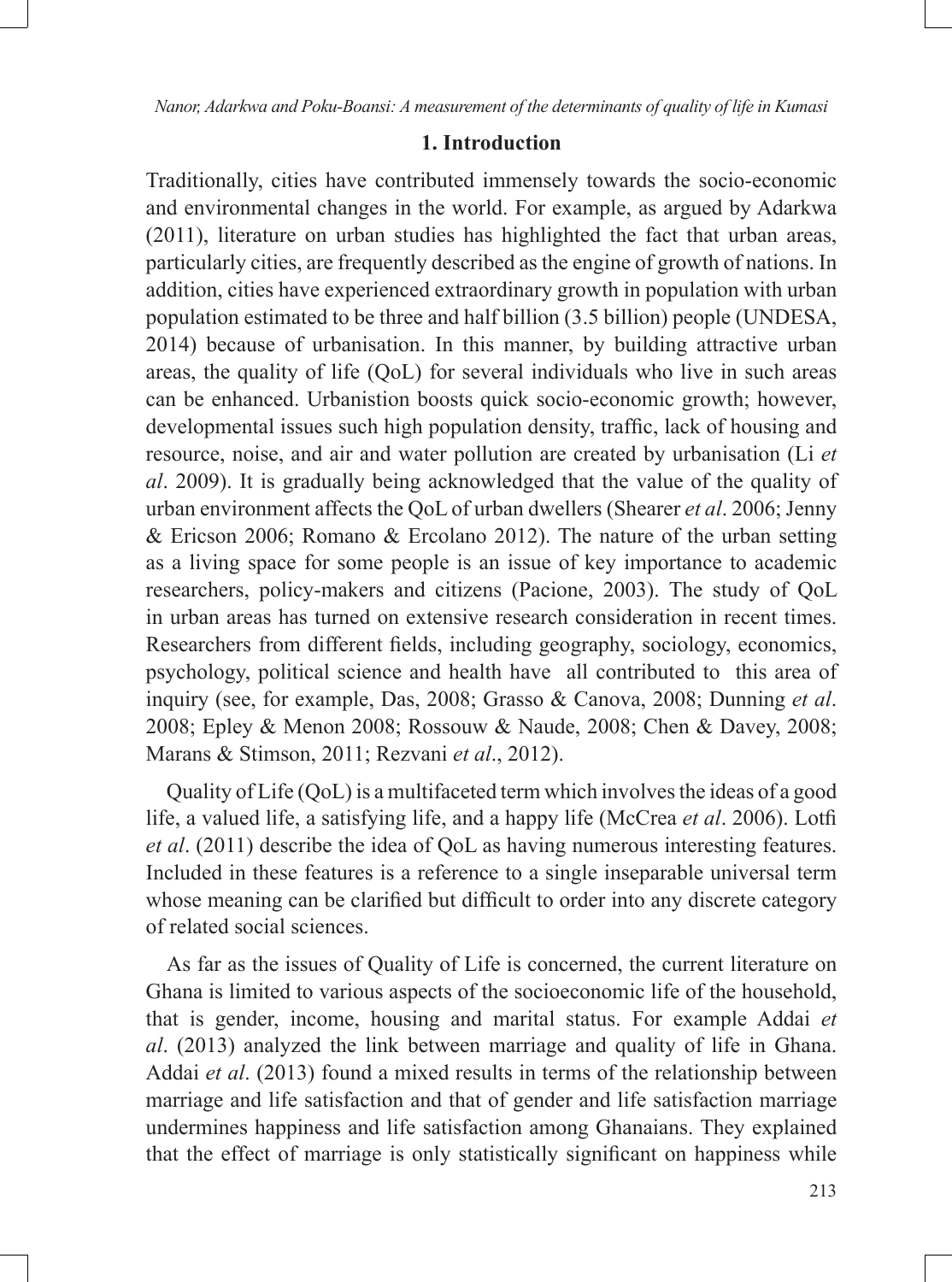the effect of gender interaction does not have a statistically significant effect on either happiness or life satisfaction. The paper join the debate on quality of life households in Ghana from the urban perspective since there since to be a gap literature from the urban household perspective. The case for an urban QoL has become critical because the extent to which the place where we live affects how we feel and our overall QoL has long been a matter of theoretical and empirical work in the fields of human geography, urban and regional studies, regional science and regional economics (Ballas, 2013). People live their lives in places or series of places with particular environmental characteristics. When referring to a place we usually refer to the geography or environments of individuals and groups of individuals such as households, neighbourhoods and communities (Marans & Stimson, 2011). In this paper, subjective quality of life (S-QoL) is measured in Kumasi, the second major city in Ghana.

The paper is ordered as follows: Section 2 reviews relevant and related literature on QoL and S-QoL; Section 3 describes the case study setting and research methods used for the research; Section 4 presents the results and discussion of the study and Section 5 presents some concluding remarks of the research.

## **2. Quality of Life and Subjective Quality of Life**

QoL plays an increasingly important role in boosting the development of the local economy because better QoL can help attract foreign investments and skilled labor (Chens, 2015). Quality of Life as a concept has defied a single definition. The definition of QoL has basically been subject-oriented. That is, its definition is premised on subject areas such as Health, Planning, Economics, Geography, Psychology and Political Science. QoL as a concept has also been defined from the angle of measurement; that is, the approach of measurement. QoL has also been defined in terms of it being Objective or Subjective. Haas (1999) has argued that QoL is defined by the all-round assessment of current life circumstances of an individual or a neighborhood.

QoL depends on individual objective conditions and capabilities. Steps should be taken to improve measures of health, education, personal activities and environmental conditions. In particular, substantial effort should be devoted to developing and implementing robust, reliable measures of social relations, political interest, and insecurity that can be shown to predict life satisfaction (Pantisano *et al*., 2014:8)

These circumstances of the life of individuals and their evaluative essence are best situated or contextualized within the framework of the society in which they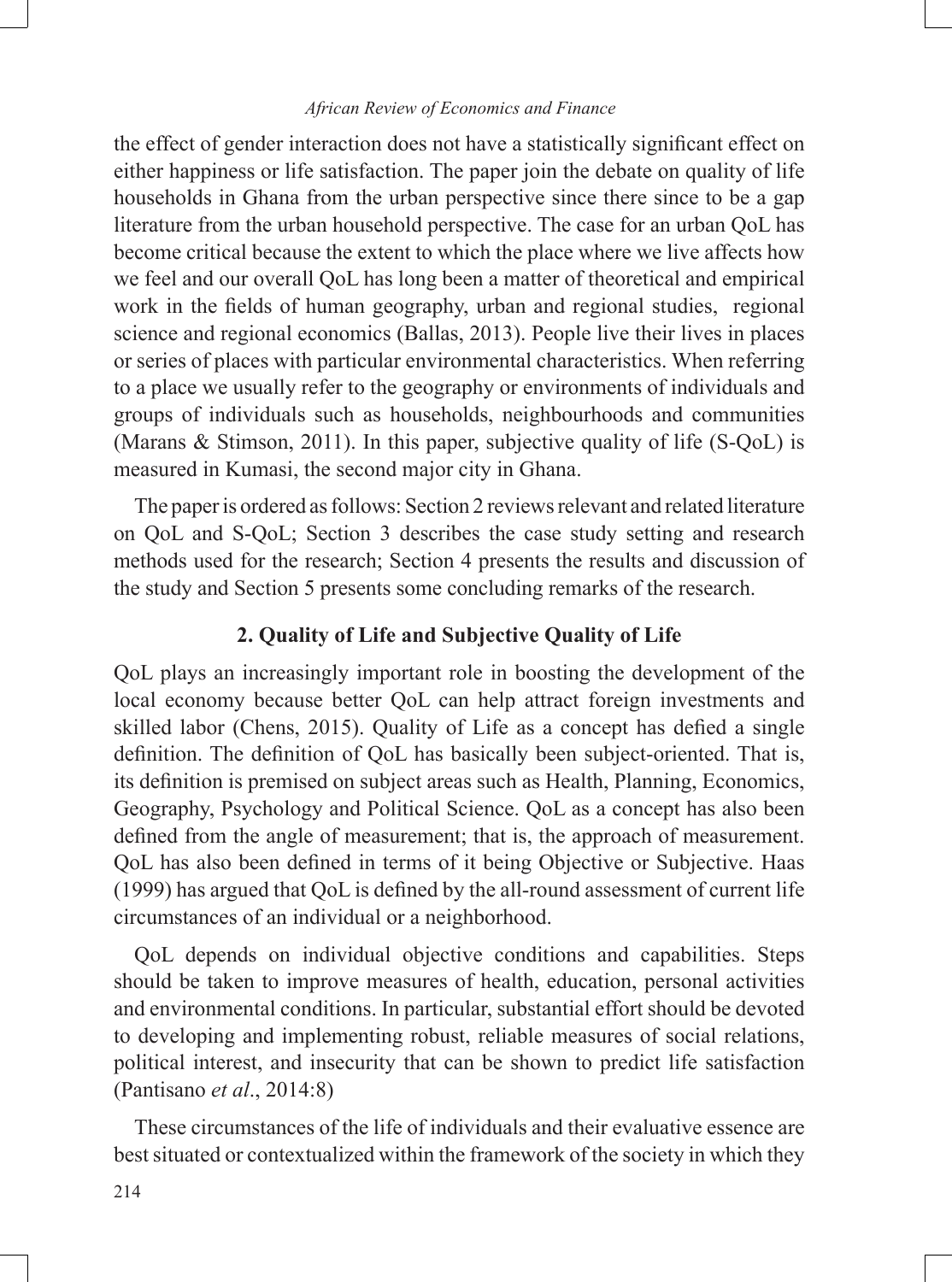live and the standards they hold. The evaluative essence is central to whatever framework and standards the society generally ascribes. Quality of Life, in this regard, is basically seen as a subjective sense of wellbeing which deals with the physical, psychological, social and economic dimensions in the life of an individual or a neighborhood. Notwithstanding the subjective constellation surrounding QoL; the concept, as an indicator of how successful human beings have become in achieving their desired ends, has been subjected to objective analysis using objective measures that have been developed over time to study QoL of an individual or a neighborhood (Haas, 1999).

Objective indicators, in greater detail, can refer to environmental or external conditions typically measured at some aggregate spatial scale (Berhe *et al*. 2013). Objective indicators for QoL may also include variables such as population or housing density, crime rates, education quality and availability, mobility potential, healthcare options, recreational opportunities, green space, pollution, amongst many other factors (Haslaue et al. 2014). On the other hand, Subjective indicators are typically assessed on a Likert-scale and cover similar topics as the aforementioned objective indicators (Haslaue *et al*. 2014. Subjective analysis highlights the satisfaction of the people for whom the amenities are provided. Satisfaction of the people is about the availability of amenities as well as the affordability on the part of the people. This assertion is also supported by Schenck, and Blaauw (2015). They concluded that wellbeing enables people to foster and enlarge human capabilities, life choices and opportunities (Schenck, and Blaauw, 2015). This gives the actual view of the satisfaction quotient, or in other words happiness quotient, of the people (Adhikary *et al*., 2014). Subjective indicators are often derived from surveys and represent residential perceptions; whereas objective indicators are mostly derived from evident facts or secondary data, e.g. demographic or economic data (Tesfazghi *et al*. 2010). As compared to objective variables, subjective indicators are often critiqued as being incomparable, unstable, unintelligible, and are often not related to objective perceptions or given facts (Santos *et al*. 2007). Table 1 shows the differentiation between objective and subjective indicators of QoL.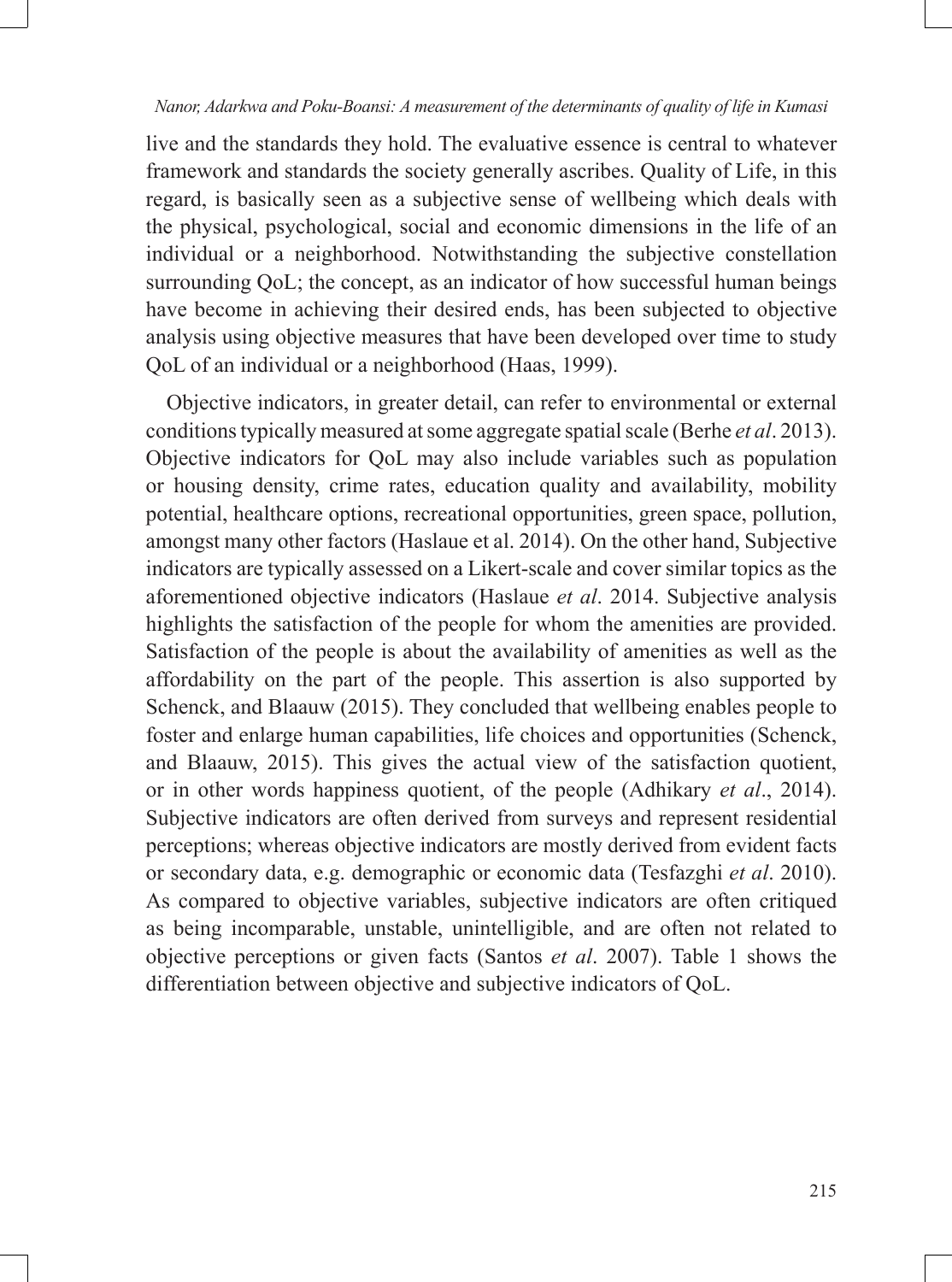| <b>Objective Indicators</b>                             | <b>Subjective Indicators</b>                    | <b>Behavioral Indicators</b>         |
|---------------------------------------------------------|-------------------------------------------------|--------------------------------------|
| Employment status and<br>occupation                     | Housing and neighborhood<br>satisfaction        | Public transport use                 |
| Educational attainment                                  | Desire to move                                  | Visits to health clinics/<br>doctors |
| Household income                                        | Perception of school quality                    |                                      |
| Dwelling type, material for<br>house wall and roof      | Perceptions of crime                            |                                      |
| Presence of water, toilet,<br>electricity in house      | Perceptions of health care<br>services          |                                      |
| Presence of police station,<br>hospital, primary school | Feelings about neighbors                        |                                      |
| Neighborhood rating                                     | Feelings about rubbish<br>collection            |                                      |
| Flood prone                                             | Feelings about congestion<br>and crowding       |                                      |
| Residential density /<br>household size                 | Feelings about government                       |                                      |
| Room available                                          | Satisfaction with health                        |                                      |
| Ownership of transportation<br>means                    | Satisfaction with family,<br>friends, job, etc. |                                      |
| Distance to work place,<br>hospital and police station  | Life satisfaction, overall<br>happiness         |                                      |
|                                                         | Satisfaction with transport<br>facilities       |                                      |

#### Table 1: Objective and Subjective Indicators

*Source:* Adapted from Marans & Stimson (2011:3) and Chin and Chau (2003)

QoL is a broad term which incorporates ideas of a good life, a valued life, a satisfying life, and a happy life (McCrea *et al*. 2006). For instance, Addai *et al*. (2015) found that marriage has a negative relationship with subjective QoL among Ghanaians. They further state that marriage and gender do not have a statistically significant effect on either happiness or life satisfaction (Addai *et al.*, 2015). In their comprehensive assessment of the studies on QoL, Mulligan *et al*. (2004) largely construe QoL as the satisfaction that a person receives from his/her environment and physical conditions, conditions that are scale-dependent and can influence the actions of individuals, family units and economic units such as firms or production units (Marans & Stimson, 2011). QoL has been the concentration of various reviews; however, an all-around satisfactory definition has not been arrived at as yet (Das, 2008). This is on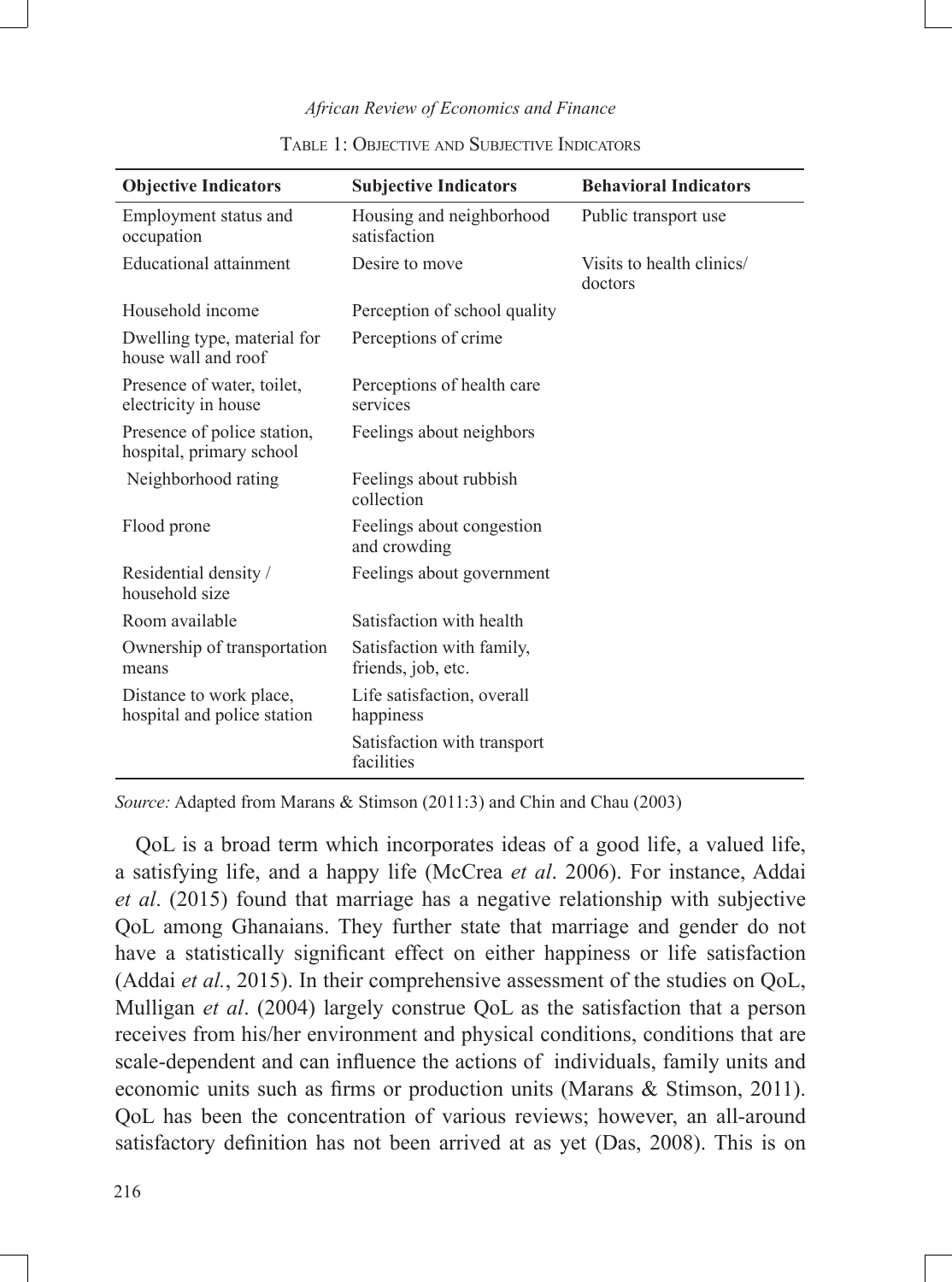the grounds that numerous researchers agree that QoL is a multidimensional and relative perception, dependent on time, place, individual and social values. To Cummins (1997), quality of life as a construct has a complex composition; so, it is perhaps not unexpected that there is neither an agreed definition nor a standard form of measurement.

At the heart of the definition issues of QoL is a methodological debate within the research community which is based on the differentiation between objective and subjective dimensions (Dunning *et al*. 2008). Rezvani *et al.* (2012) have contended that the objective measurement of QoL is ordinarily based on the analysis and reporting of secondary data, typically comprehensive data at various geographic or spatial scales that are accessible basically from official data collections agencies, including the census.

In their view, such methodology is often associated with Social Indicators' Research. The second measurement approach, the subjective approach, according to Marans and Stimson (2011), is specially designed to collect primary data at the disaggregate or individual level using cross-sectional survey methods where the focus is on the peoples' behaviors and assessments or evaluations of aspects of QoL in general. This approach is what is adopted in this current research given the lack of data used in assessing QoL. The subjective QoL of an individual or a society can be measured in various ways.

On one hand, the least complex strategy is a weighted total of satisfaction with various areas of QoL. In this strategy, QoL is separated into various areas and the combination of satisfaction in each of these domains forms the overall QoL. Then again, on the other hand, the subjective QoL can be measured as far as individual's general life fulfilment with respect to their life. In utilizing this approach, general life fulfillment is normally measured utilizing either the instinctive or the rational responses. In the intuitive method, individuals are asked about their life; but in the rational method, individuals are first requested to respond to questions about their assessment with domains of life such as housing, natural setting, security, employment and income and then their feelings about life as a whole are also questioned. Therefore, they can offer rational answers to diverse domains of life. In the opinion of Ibrahim and Chung (2003), the rational response would symbolize a more objective response from individuals as it would be influenced by the preceding questions that were asked regarding the satisfaction levels to the various aspects of life. Measuring both the intuitive and the rational responses affirms whether there was an adjustment in what people see and their sentiments about life after they have understood how fulfilled they are with several domains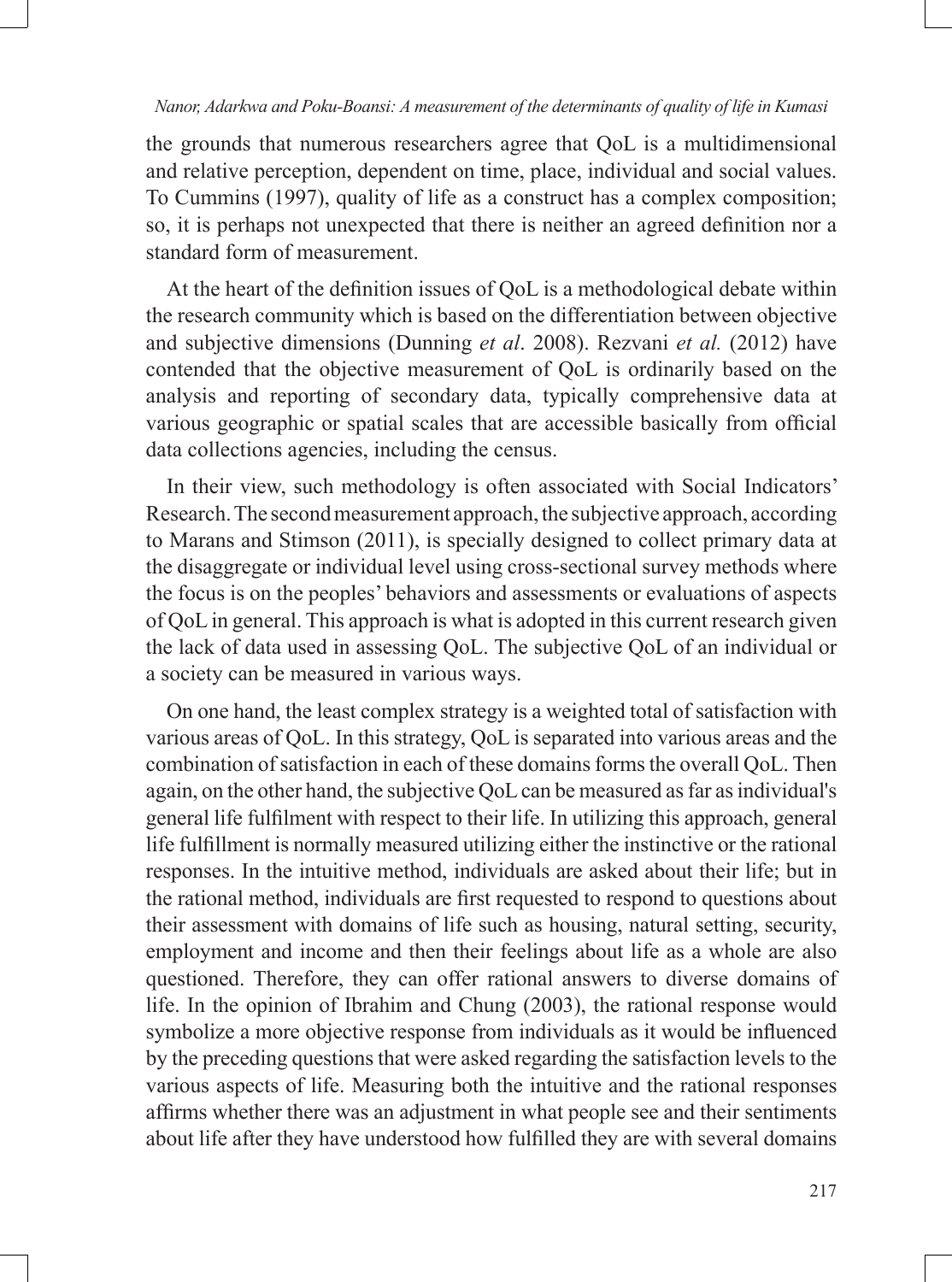of life (Das, 2008). This paper uses an amalgamation of both methods to derive the subjective QoL of residents of Kumasi.

In this paper, the rational approach to the determination of QoL is adopted. A section of city residents of Kumasi is asked about their assessment of domains of life along with their feelings about life as a whole. Consequently, the objective of this paper is to assess the determinants of the quality of life in Kumasi, Ghana, based on purely subjective considerations.

#### **3. Study setting and methods**

#### *3.1. Study area*

In this study, the limits of Kumasi are defined as the Kumasi Metropolitan Assembly (KMA) and the previous Asawase Sub-metro (see Figure 1). Kumasi is situated in the transitional forest zone and is about 270km north of the national capital, Accra. Kumasi is found between latitude 6.35°N–6.40°N and longitudes 1.30°W–1.35°W. Kumasi is about 250 to 300 meters above sea level. The land area of Kumasi is approximately 254km<sup>2</sup> and Kumasi's population of 1,730,249 is the highest in the Ashanti Region. Kumasi's population was expected to be around 2,599,000 in 2015 based on a growth rate of 4.8%. There are more females (52.22%) in the Metropolis than males (47.8%). Majority of the population (58.7%) are below 15 years while the remaining 47.3% are above 15 years. It had a population density of 8,012 persons/km2 in 2014. Kumasi is 48% urban, 46% peri-urban and 6% rural.

Kumasi, as at the time of data collection, had a total of 580,381 households. This pushes the household size to an average of 3.8 persons per household. The average number of persons per house is around 17.3 with a room occupancy rate of 2.7. Housing in Kumasi is categorized as follows: Single Storey Traditional Compound Houses, Multi-Storey Compound Houses, Government-Built Detached or Semi-Detached for Low-Income Households, Large Single Household houses built on comparatively large plots and blocks of Flats (Afrane & Asamoah, 2011). The housing situation in parts of Kumasi; especially Oforikrom, Moshie Zongo, Sawaba, Ayigya Zongo and Aboabo are characterized by poor drains and bad sanitation. Only about half (51%) of the residents have access to in-house toilet facilities in their houses while 38% use pay-public toilets. The remaining 11% use other places as toilets (Ghana Statistical Service, 2014).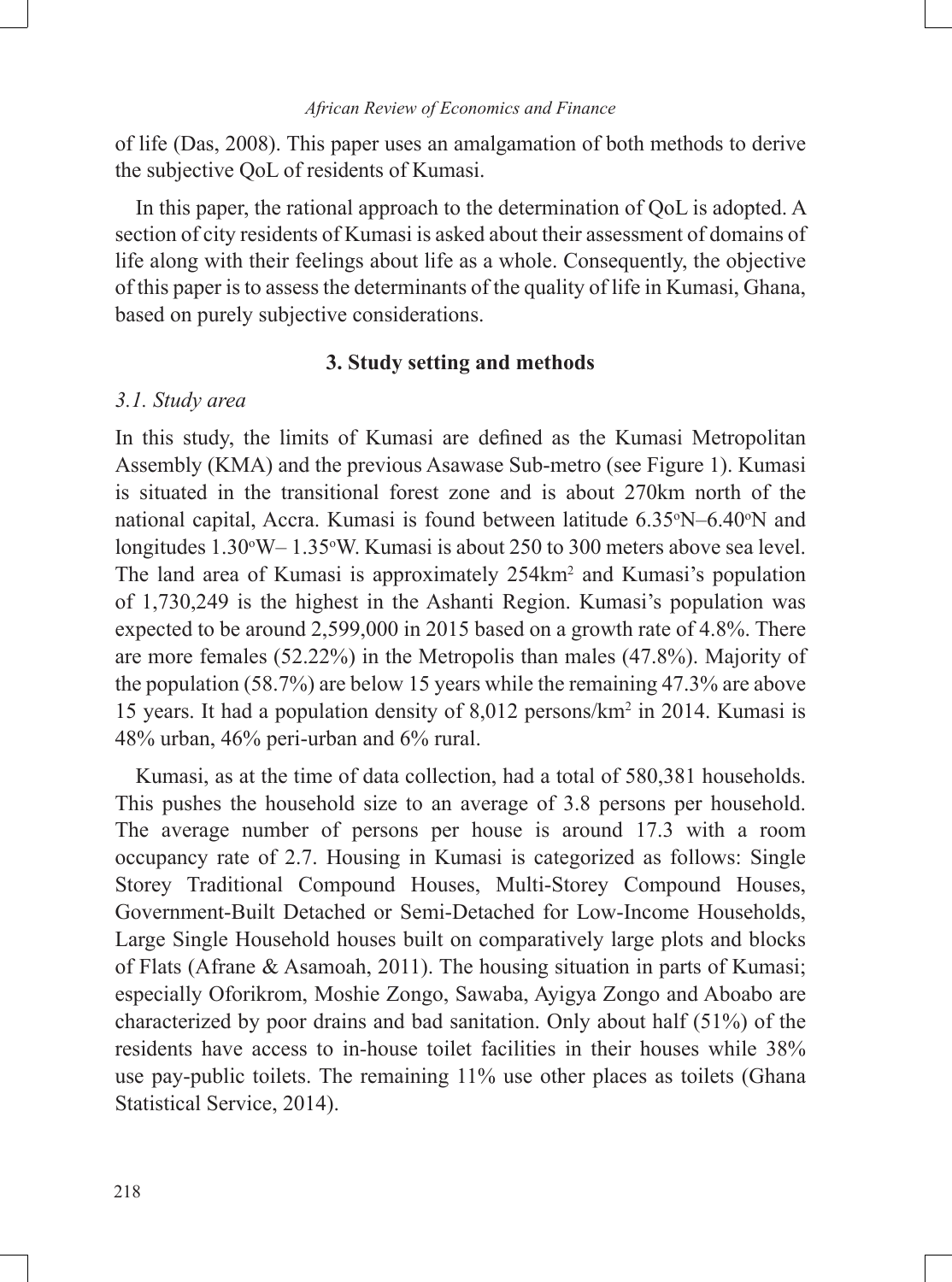

FIGURE 1: MAP OF KUMASI SHOWING SUB METROS

*Source:*GIS Department, KNUST 2017

The economically active population in Kumasi is about 86%. They are found to be actively engaged in the Services, Industry and Agriculture sectors. The service sector is the economic spine of Kumasi. Majority (72%) of the economically active individuals are engaged in this sector. Conversely, there are small-scale mechanical garages, wood processing centers and food processing companies as well as construction firms. These small-scale businesses employ about 23% of the active population. In terms of transportation, Kumasi has a total of 1,921 km length of road network connecting residents to practically all parts of the city. The road network in Kumasi has been classified into arterials, collectors and local roads. Furthermore, it has eight major roads which transport incoming and outgoing traffic to and from Kumasi. Also, Kumasi has many collector roads which collect traffic from local roads to primary roads as well as distribute traffic from the arterial roads to the access roads (Kumasi Metropolitan Assembly [KMA], 2013).

## *3.2. Study method*

Using a cross-sectional design framework, sampled households for this study were collected from households in all nine (9) sub-metropolitan areas of the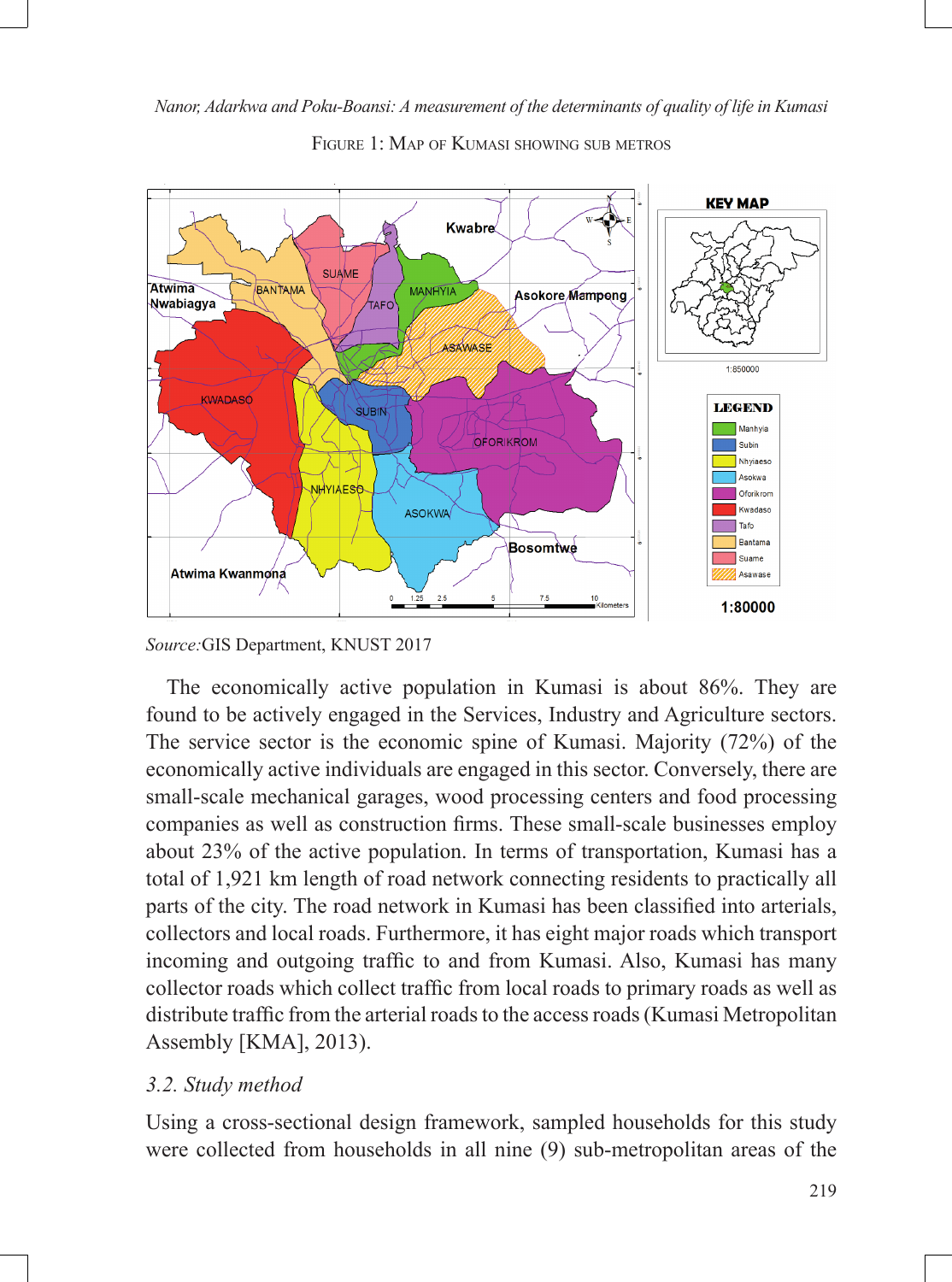Kumasi Metropolitan Assembly (KMA) and Asawase in the Asokore Mampong Municipal Assembly (AMMA). Probability sampling was adopted in selecting the households to be studied because it is the only approach in sampling methodology that makes it possible for the generalization of results to a citywide perspective. Bryman (2004) has argued that probability sample is one in which every element in the population has a known non-zero probability of selection. The use of the probability sampling method guarantees the fact that the sample used for the study is not significantly different from the population of KMA and Asawase in the Asokore Mampong Municipal Assembly (AMMA).

The actual selection of sampled households for the survey involved the following stratification procedure:

- a. Division of each of the nine (9) sub-metropolitan areas and Asawase into three (3) sub-groups based on residential class – 1st, 2nd, and 3rd class residential areas – using property rates levied by KMA, AMMA and independent socioeconomic data from the Statistical Service of Ghana in Kumasi;
- b. Random selection of one community from each sub-group in each submetropolitan area;
- c. Determination of sample sizes for the study area, sub-metropolitan area and the communities; and
- d. Selection of households for the socio-economic surveys in each sub-group within each stratum and sub-metropolitan area.

Israel (2003) offers a simplified method for calculating sample sizes. The formula is stated as

$$
n = \frac{N}{1 + N(e)^2} \tag{1}
$$

where *n* is the sample size, *N* is the population size and *e* is the level of precision (sampling error).

The total number of estimated households in Kumasi was 580,381 as at 2015; so based on the stated formula, the sample size for a margin of error of 5.0% was calculated. The calculation showed that 400 households were to be selected for the study. However, Singh & Masuku (2014) have argued that an adjustment in the sample size may be needed to accommodate a comparative analysis of sub-groups. Similarly, for a comparative analysis of sub-groups, Oxman and Guyatt (1992) suggest that a minimum of 100 elements are needed for each major group or subgroup in the sample and for each minor sub-group, a sample of 20 to 50 elements is necessary. In this case, an adjustment of 100 households was added to make up to 500 households.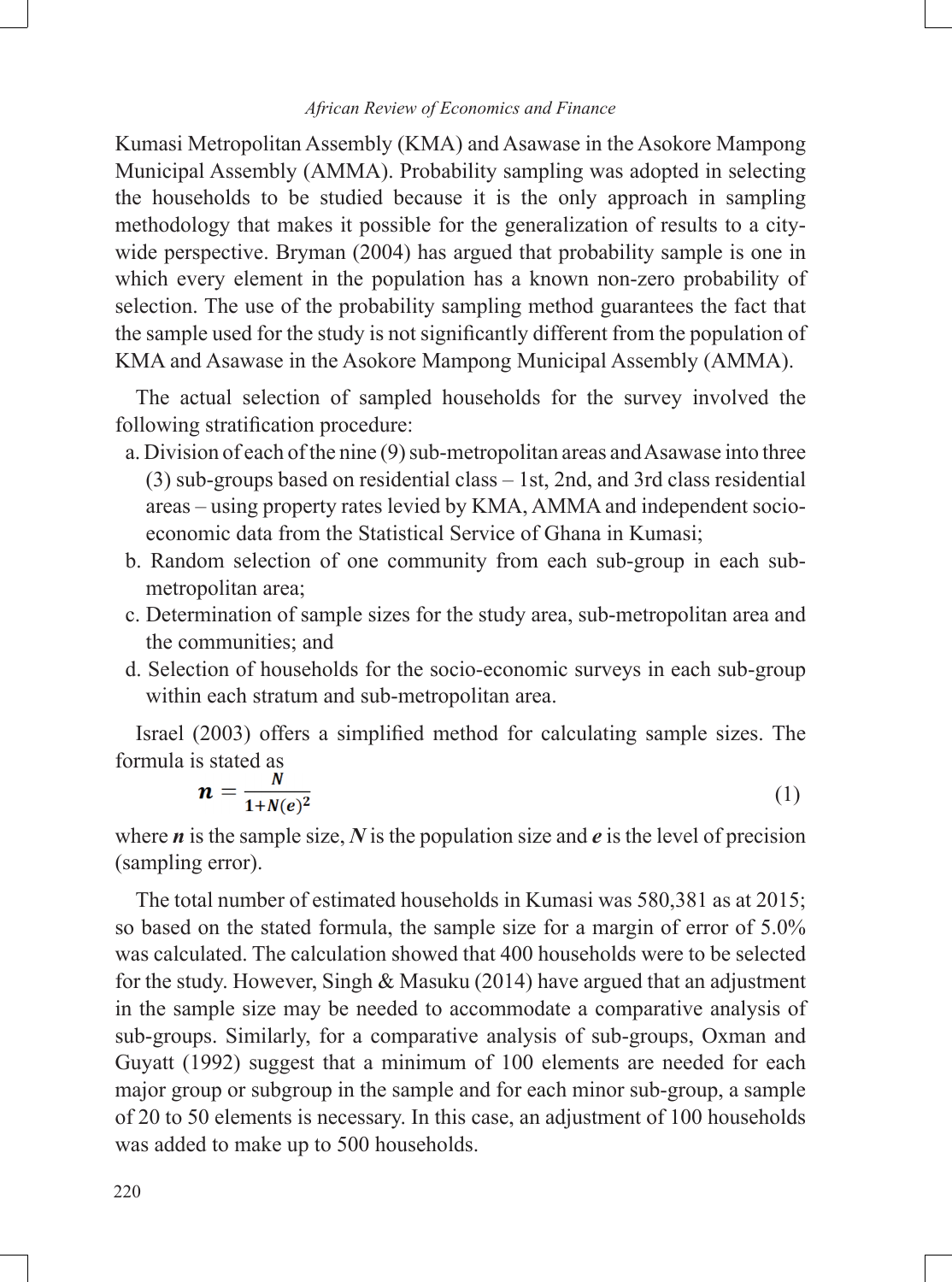### *3.3. Household selection procedure*

The procedure started with the selection of Enumeration Areas (EAs) in the selected communities. Enumeration Areas are defined as sampling blocks of equal geographical dimensions with identifiable boundaries encompassing a substantial number of people. The EAs were divided into high, medium and low-density areas. Each of the EA was thereafter randomly selected from each area using the available street maps already divided into different density areas.

Immediately after the selection of the EA, the EA is surveyed to determine the entering points of the EA. These are the points where the team started conducting each day's interview. These can be prominent structures such as churches, mosques, schools, hospitals, lorry stations etc. In each of the randomly selected EA, the Day's Code was used to determine each interviewer's starting point, i.e. [The first house/dwelling structure to enter/approach]. A dwelling structure is defined as a floor of a distinct residential building within an EA of a town/ village where only one household occupied a multi-storey building, or the entire building [and not the floor]. Where it is a multi-storey building with multiple occupants, counting of floors was carried out consistently from the upper floor to the ground floor in an unbroken chain from floor to floor. A fixed sampling gap of one in three  $(1:3)$  and one in five  $(1:5)$  respectively was observed after each successful call in low, medium and high-density areas.

On entering a selected dwelling structure, each interviewer determined the number of households within the structure. Having done that, the interviewer then used the household selection grid to determine the household where the interview would take place. A household is defined as the collective group of individuals living under the same roof and having a common feeding arrangement and also with a recognized person in the household as the head of household.

Only household heads or their representatives (wives) who had stayed in the selected household for at least six [6] months were interviewed. Visitors who had stayed for less than six months were not regarded as household members. In the case where the selected room was unoccupied, interviewers were instructed to replace it with the next household. Only one substitution was allowed per dwelling structure.

The sample size for each sub-metropolitan area was pro-rated using the

following formula:<br>  $n_s = \frac{number\ of\ household\ in\ sub\ metro}{Total\ number\ of\ household\ in\ Kumasi} \times 500\ ... \ ... \ ... \ ...$ where  $n =$  sample size for sub-metros. (2)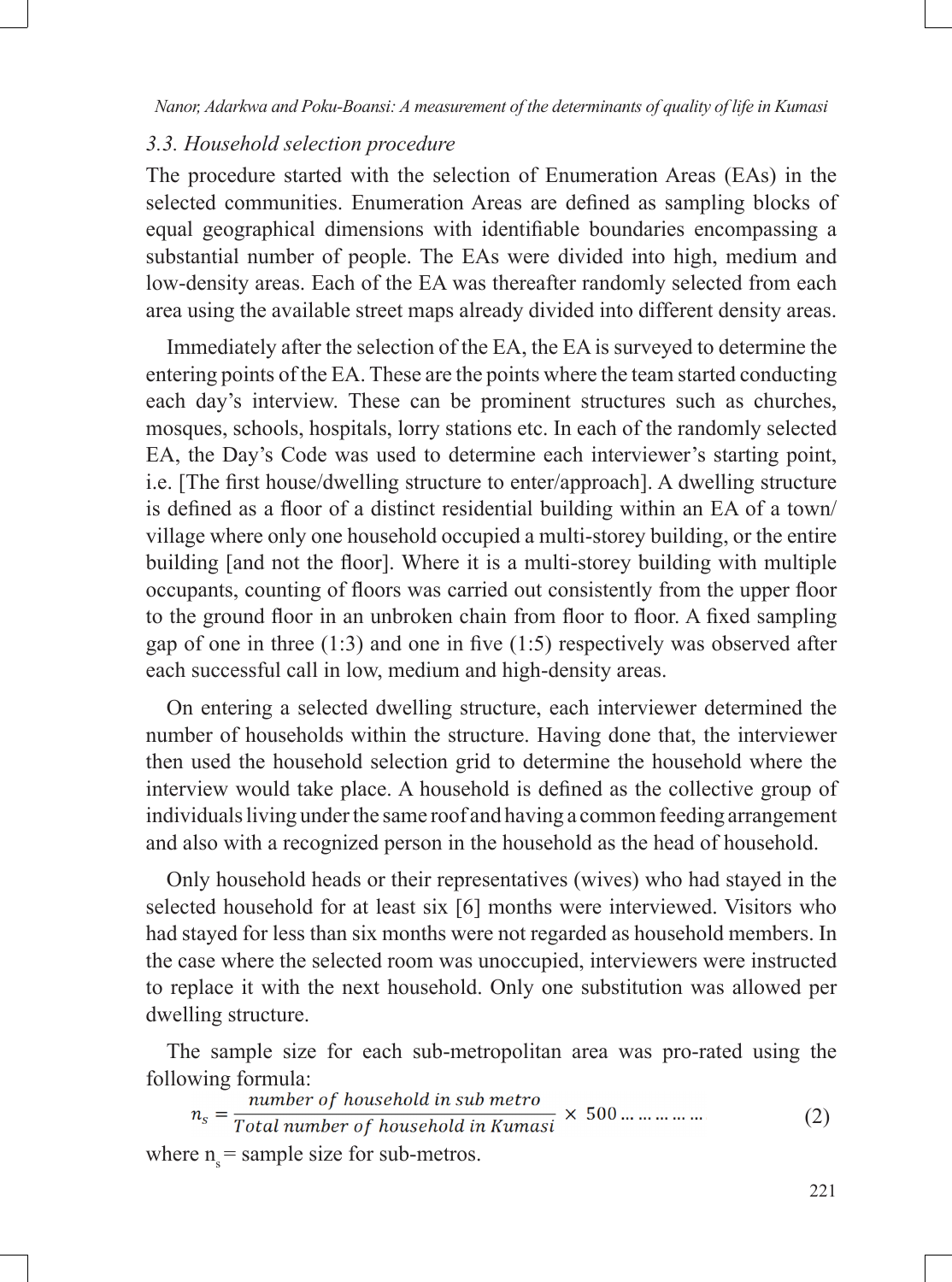To estimate the sample size for each of the communities selected, another formula was used. This formula is stated as:

 $a_c = \frac{number\ of\ household\ in\ the\ selected\ community}{total\ number\ of\ households\ in\ sub\ metro} \times\ estimated\ sample\ for\ sub\ metro\ ... \ ... .$ (3)

where  $a_c$  = sample size for community.

| <b>Sub-Metro</b> | <b>Total Number of</b><br>households | <b>Number of households</b><br>surveyed in each sub-metro |
|------------------|--------------------------------------|-----------------------------------------------------------|
| Asokwa           | 40,967                               | 35                                                        |
| Asawase          | 84,275                               | 72                                                        |
| Bantama          | 74,911                               | 64                                                        |
| Kwadaso          | 69,059                               | 59                                                        |
| Manhyia          | 47,990                               | 41                                                        |
| Nhyiaeso         | 39,767                               | 34                                                        |
| Oforikrom        | 84,124                               | 72                                                        |
| Old Tafo         | 42,138                               | 36                                                        |
| Suame            | 42,137                               | 40                                                        |
| Subin            | 55,013                               | 47                                                        |
| <b>Total</b>     | 580,381                              | 500                                                       |

TABLE 2: NUMBER OF HOUSEHOLDS SELECTED IN EACH SUB-METRO FOR THE STUDY

*Source:* Authors' construct, 2017

Table 2 shows the sample size for each sub-metropolitan area used for the data collected. The households were selected from the various communities based on a list developed by the Ghana Statistical Service in Kumasi. The first household head met in each house was selected for the survey. Not more than one household was selected from a house. This was done to get a proper spatially distributed sample. The next section looks at the variables used in the study.

### *3.4. Measurement of variables*

#### *3.4.1. Dependent variable*

The dependent variable developed for the study is the subjective dependent variable.

This variable was developed based on the **overall** *perceived QoL* of the respondents. The survey provides information regarding perceived satisfaction in the following variables: income levels, housing, healthcare services, education services, neighborhood safety, employment, transportation system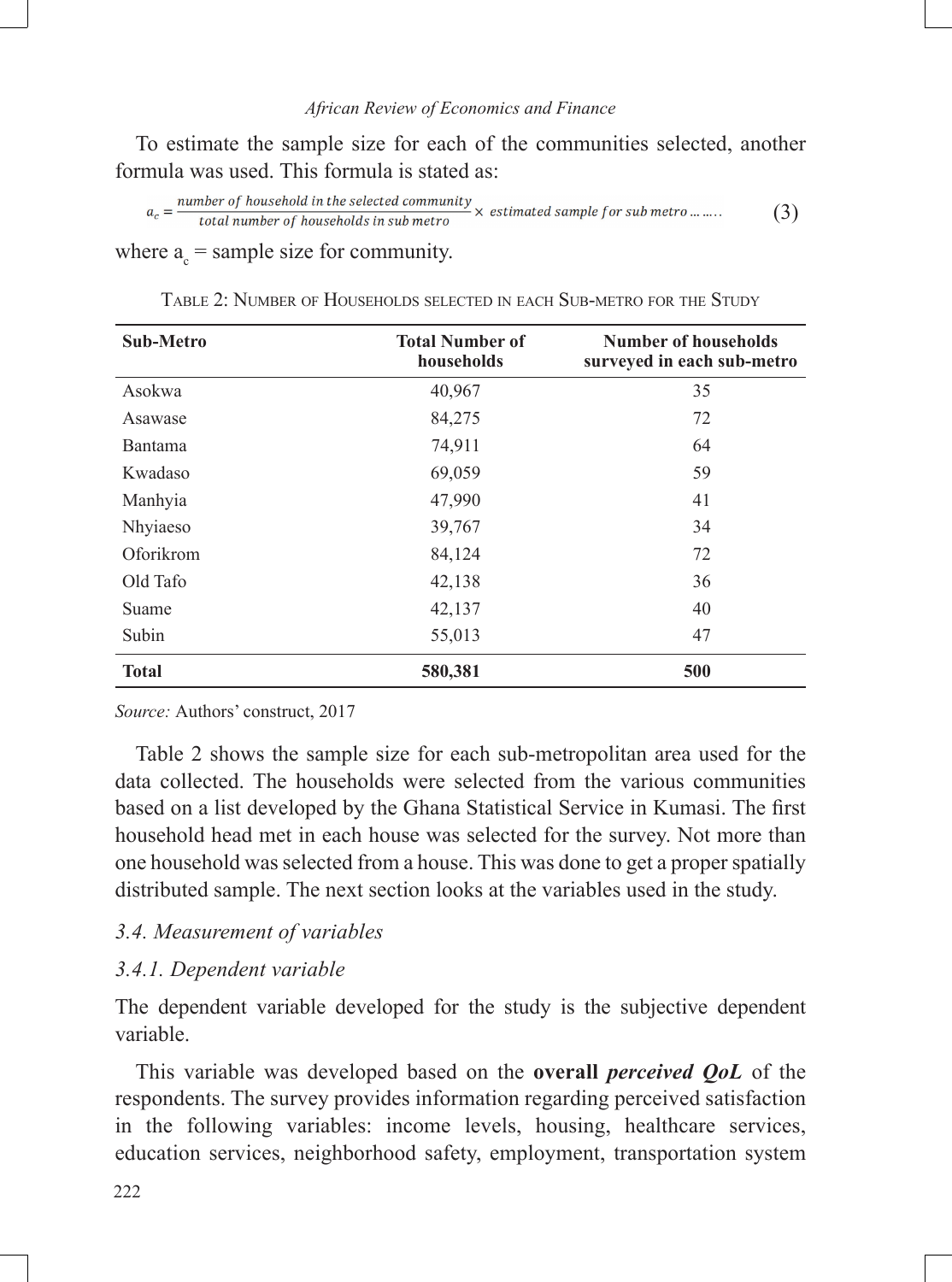and neighborhood safety. The perceived satisfaction with the various domains was measured. The questions which were used read as follows: "*On a scale from 0 to 10, where 0 means totally unsatisfied and 10 means totally satisfied, how satisfied are you with the following domains of QoL*?"

In addition, the survey also included a question on the relative importance of the selected domains to the households. The question was: "*How important are the following domains to the measurement of your QoL?*" The respondents were asked to select one of the stated options: "*Very important, important, fairly important and absolutely unimportant*" for each of the dimensions mentioned in the previous paragraph. The relative importance of a domain is the extent of a relative weight attached to a domain by all the respondents taken together. In order to collect the data from the household, 10 data collection assistants from the Ghana Statistical Service were trained to administer the questionnaires. The questionnaires were administered on a face-to-face basis. This was done over a period of about one and a half weeks.

The Relative Importance index of a domain is expressed as the aggregate of all the actual scores on the five-point scale given by all the different respondents as a proportion of the whole of the maximum possible scores on the five points that every one of the respondents could provide for that domain.

This is represented in equation 4 as follows:

$$
R_i = \frac{\sum_{i=1}^{N} m_{ij}}{\sum_{i=1}^{N} M_{ij}}
$$
\n
$$
(4)
$$

where:

 $R_i$  = Relative Importance index of domain *i* 

 $N =$  Number of respondents

 $m_{ij}$  = original score on the five-point scale for relative importance by  $i^{th}$ Respondent on the  $j<sup>th</sup>$  domain.

 $M_{ii}$  = Maximum score respondent *i* could give to domain *j* on the relative Importance scale.

## *4. Results and discussion*

## *4.1. Domain satisfaction*

Table 3 shows the summary of the domain satisfaction for the various domains measured in the study. It shows the various satisfaction levels in the domains of QoL as the various satisfaction levels feed into the overall satisfaction of each of the respondents.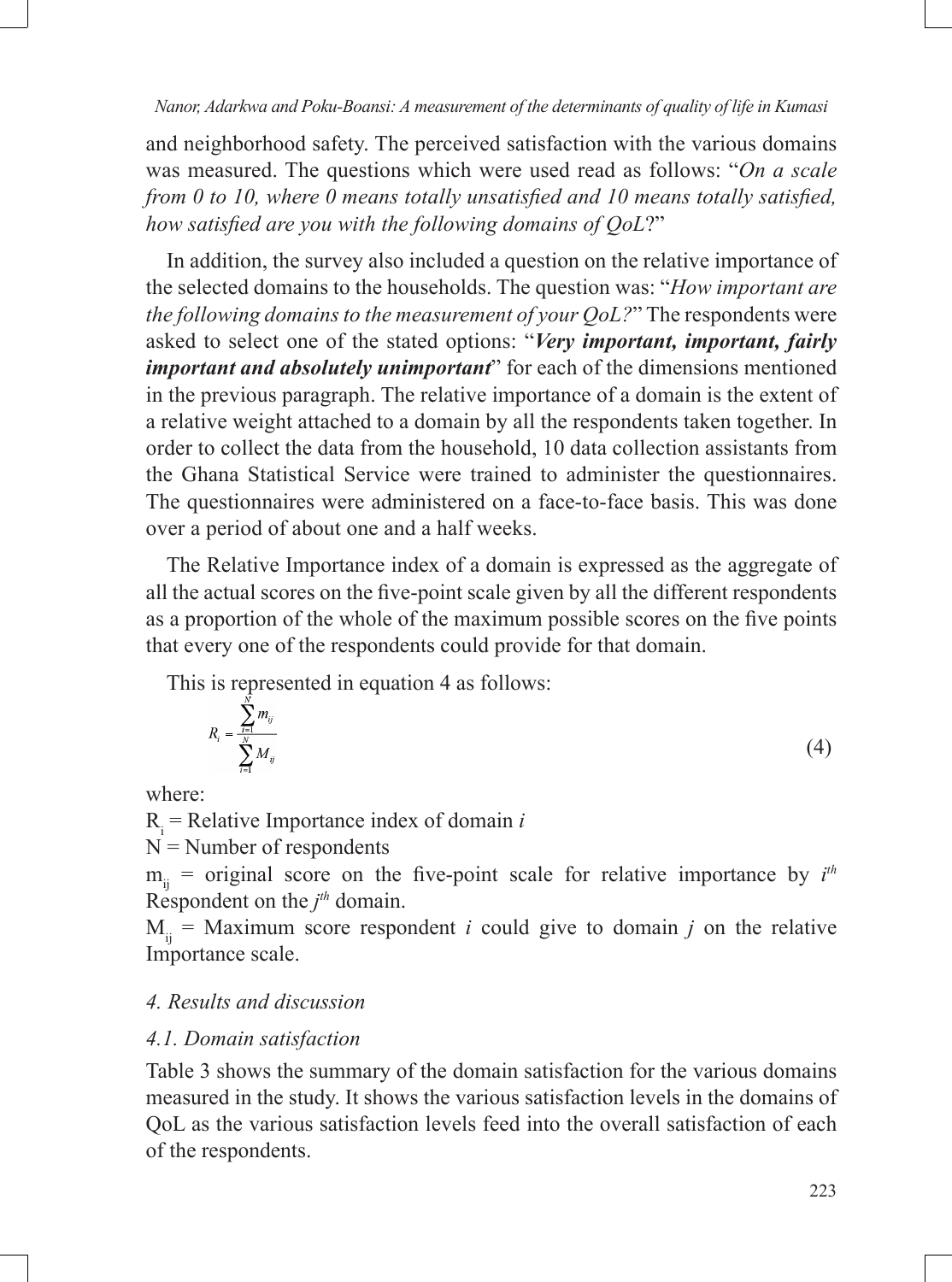| Level of<br><b>Satisfaction</b> | $\frac{0}{0}$<br><b>Satisfaction</b><br>with overall<br>household<br>economic<br>status | $\frac{0}{0}$<br><b>Satisfaction</b><br>with<br>housing | $\frac{0}{0}$<br><b>Satisfaction</b><br>with<br>household<br>health<br>status | $\frac{0}{0}$<br><b>Satisfaction</b><br>with<br>neighborhood | % Satisfaction<br>with<br>transportation |
|---------------------------------|-----------------------------------------------------------------------------------------|---------------------------------------------------------|-------------------------------------------------------------------------------|--------------------------------------------------------------|------------------------------------------|
| $\theta$                        | $\theta$                                                                                | $\theta$                                                | $\Omega$                                                                      | $\Omega$                                                     | 2.2                                      |
| 1                               | $\overline{4}$                                                                          | 3.2                                                     | 1.6                                                                           | 8.6                                                          | 1.4                                      |
| $\mathfrak{2}$                  | 5.2                                                                                     | 2.6                                                     | 1.8                                                                           | 4                                                            | 3.2                                      |
| 3                               | 9.6                                                                                     | 7.6                                                     | 2.4                                                                           | 6                                                            | 4.4                                      |
| $\overline{4}$                  | 8.6                                                                                     | 7.2                                                     | 5.8                                                                           | 7.4                                                          | 7.6                                      |
| 5                               | 25.4                                                                                    | 20.4                                                    | 15                                                                            | 17.4                                                         | 15.2                                     |
| 6                               | 14.2                                                                                    | 18.8                                                    | 16                                                                            | 17                                                           | 17.8                                     |
| 7                               | 14.4                                                                                    | 18                                                      | 32.4                                                                          | 17                                                           | 18.6                                     |
| 8                               | 7.4                                                                                     | 13.2                                                    | 16                                                                            | 16                                                           | 20.4                                     |
| 9                               | 1.2                                                                                     | $\overline{2}$                                          | 3                                                                             | 3.2                                                          | 3                                        |
| 10                              | 10                                                                                      | 7                                                       | 6                                                                             | 3.4                                                          | 6.2                                      |
| Average<br><b>Satisfaction</b>  | 5.59                                                                                    | 5.94                                                    | 6.48                                                                          | 5.59                                                         | 6.17                                     |

Table 3: Summary of Satisfaction in Domains of Subjective QOL in Kumasi

*Source:* Estimates from field data, 2017

The results in Table 3 show that respondents are highly satisfied with the health domain. The reason for this level of satisfaction can be attributed to the presence of the National Health Insurance Scheme and the fairly welldispersed public and private health facilities within the city. The health domain is followed closely by the transportation domain with an average satisfaction of 6.17. Households showed the least level of satisfaction towards the Economic and Neighborhood Domains. This reflects the current economic challenges in Ghana and the seemingly poor sanitation and unsafe neighborhoods.

## *4.1.1. Descriptive Statistics on Overall Subjective Quality of Life in Kumasi*

Table 4 shows the Subjective QoL (S-QoL) of the respondents in the study. The S-QoL of the respondents was extracted using an 11-point Likert scale (that is, 0-10 with 0 denoting very poor or complete dissatisfaction with QoL and 10 denoting excellent or complete satisfaction with QoL). The mean rating of S-QoL was found to be 6.17. This is in line with what Alcázar and Raul (2010) observed for subjective QoL in Villa El Salvador (6.27), La Victoria (6.17) and Los Olivos (5.73) which are all neighborhoods or suburbs of Lima, Peru.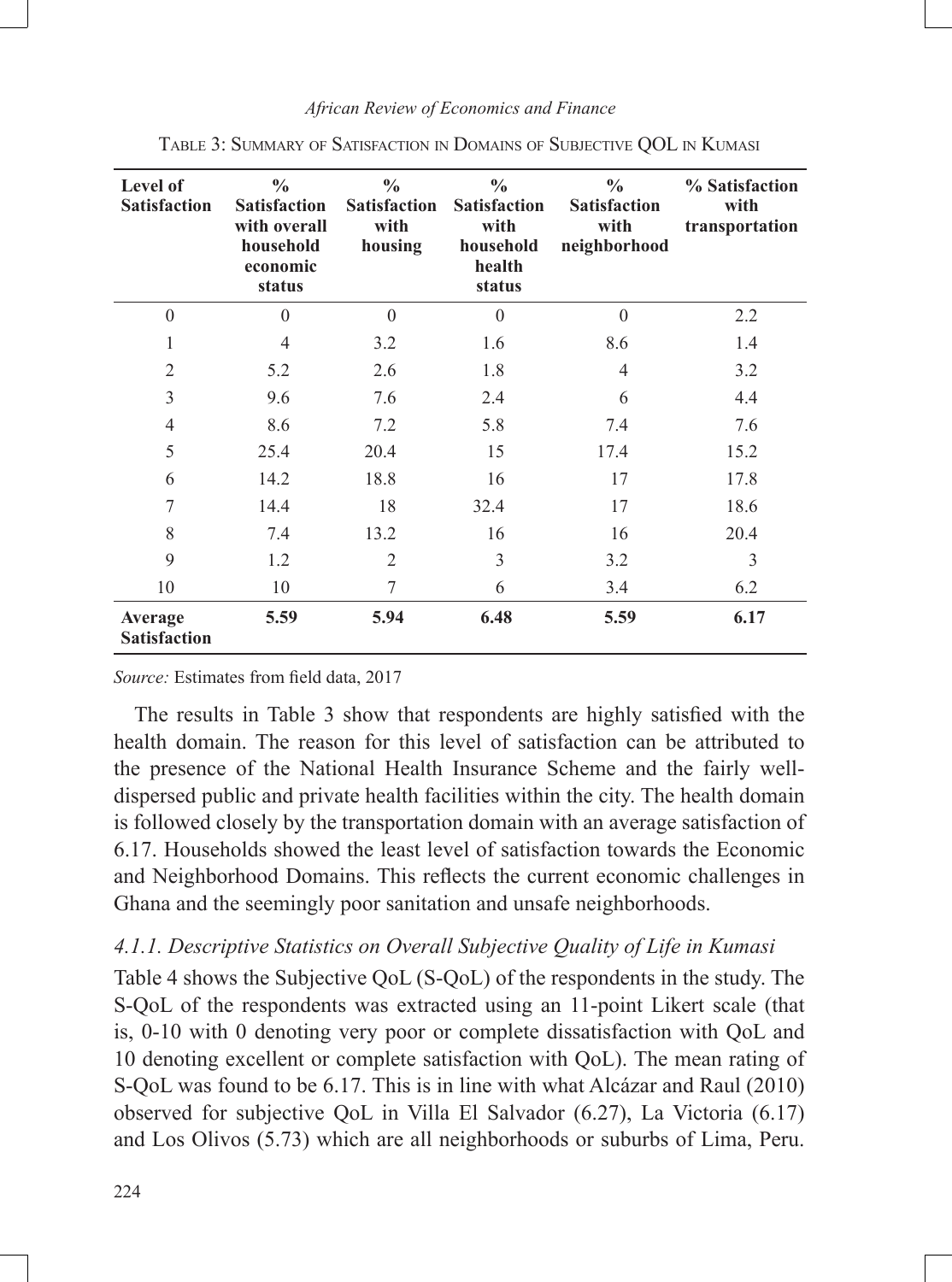Using the mean value as the benchmark, respondents were grouped into those who were satisfied and those who were not satisfied with their QoL. The results showed that over 64% of the respondents reported higher QoL. Out of the 323 respondents who stated that they were contented with QoL, 31% stated that they were just satisfied with their QoL while about 9.8% of respondents reported that they were completely satisfied. The high level of satisfaction with QoL can be linked to the high level of satisfaction reported in the various domains of QoL (See Table 4).

| <b>Satisfaction rating</b> | Number of<br>respondents | Percentage | <b>Cumulative Percent</b> |
|----------------------------|--------------------------|------------|---------------------------|
| 1                          | $\overline{2}$           | 0.4        | 0.4                       |
| $\overline{2}$             | 11                       | 2.2        | 2.6                       |
| 3                          | 20                       | 4.0        | 6.6                       |
| 4                          | 63                       | 12.6       | 19.2                      |
| 5                          | 81                       | 16.2       | 35.4                      |
| 6                          | 100                      | 20.0       | 55.4                      |
| 7                          | 101                      | 20.2       | 75.6                      |
| 8                          | 73                       | 14.6       | 90.2                      |
| 9                          | 36                       | 7.2        | 97.4                      |
| 10                         | 13                       | 2.6        | 100.0                     |
| <b>Total</b>               | 500                      | 100.0      |                           |

Table 4: Overall QOL in Subjective Terms

Likert Scale Mean =  $6.17$   $\approx$  Satisfied

*Source:* Estimates from field data, 2017

The use of the 11-point Scale to measure the subjective QoL of households based on their satisfaction thereof was appropriate because the Likert Scale is able to give a good subjective picture of a situation on a range of possible levels or degrees that may be applied to the respondent. The use of the 11-point scale in this study is supported by Eschleman *et al*. (2014) who used a nine-point multiple Likert Scale to measure abusive supervision and Counterproductive Work Behavior (CWB) and a 10-point scale to measure an Organization's directed form of CWB. A value between zero (0) and four (4) on the Likert scale used represented dissatisfaction with QoL.

Therefore, any value above four on the Likert scale used represented satisfaction with Subjective QoL. The average level of satisfaction with Subjective QoL was around the value of six (6) on the Likert scale and hence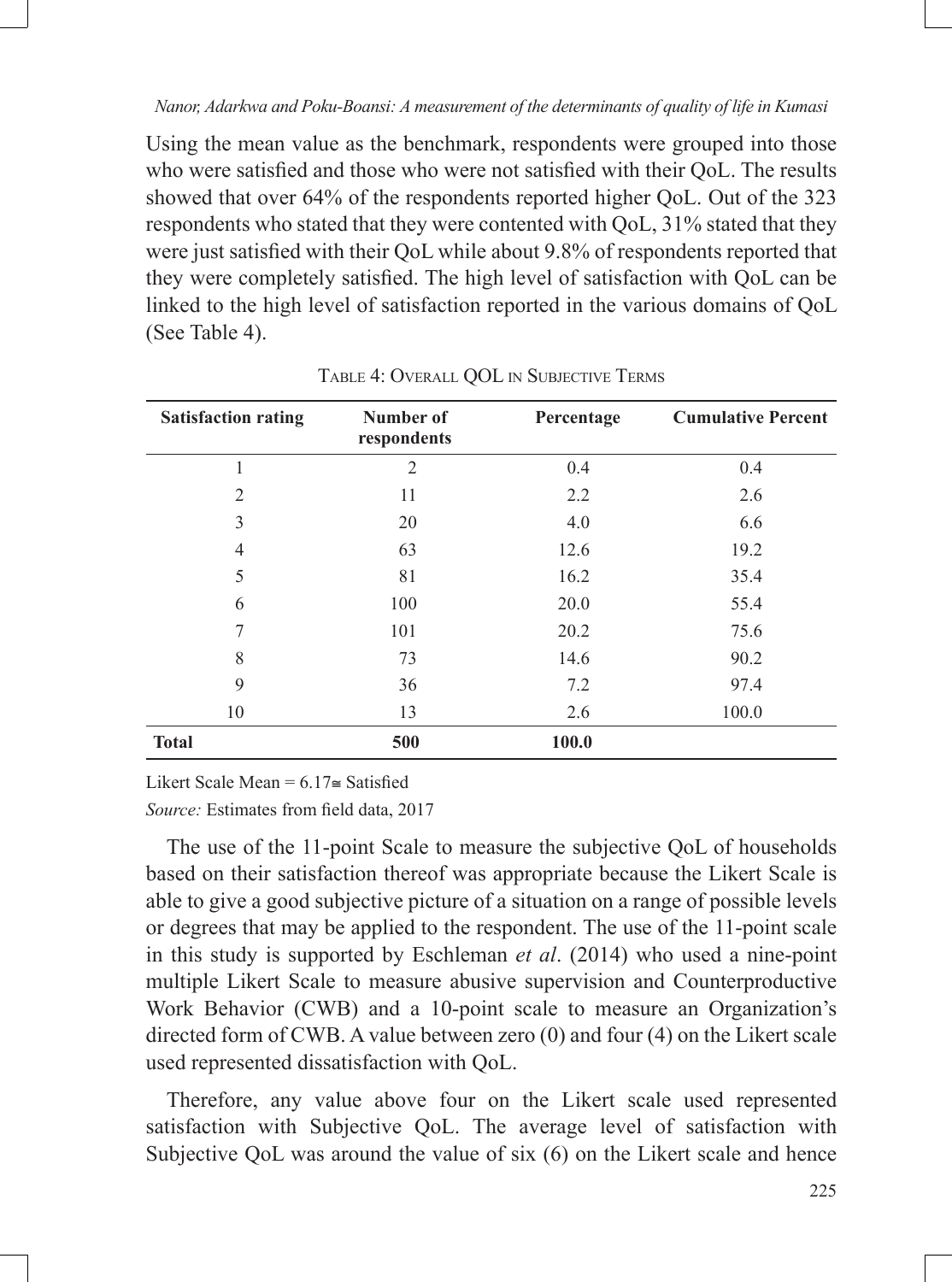any household head who returned a value greater that Six (6) on the scale used is categorized as highly satisfied. Ranging from 0 (very poor satisfaction) to 10 (excellent satisfaction), the majority (80.8%) of respondents indicated that they were highly satisfied while the minority (19.2%) opined that they were not satisfied with their subjective QoL situation. This means that less than a quarter of the respondents were not satisfied with their QoL. It also implies that most of the households in Kumasi are, as long as it is within reach, satisfied with their QoL. It is also worth noting that only 12% reported that they were completely satisfied with their QoL situation.

One can cautiously conclude that Kumasi could really be a place that provides opportunities which harness the subjective QoL. This result reflects the view of Duranton and Puga (2004) that the numerous opportunities in urban areas, as well as the availability of public services in urban areas, are able to enhance the QoL of city inhabitants. Urban areas made some urban dwellers satisfied with their lives as long as they were able to grab any of the opportunities that would translate into freedom to choose how to live, when, where and what to do and use. This view may not be totally supported by the findings of this study because there were several respondents who were found in low income, poor neighborhoods and poor housing for example, but they still reported that their QoL was good enough for them. This is in spite of the fact that scholars such as Becker and Henderson (2000) adduce how many limitations or challenges in aspects such as transportation costs, crime and traffic congestion go a long way to decreasing the returns associated with living in urban areas. The basic dimensions of subjective quality of life in Kumasi were: Satisfaction with the selected domain of QoL, Dependency, Household Financial Status, Time (length of stay in community and house), Healthcare utilization, Individual and Neighborhood characteristics, and Housing Characteristics. These dimensions accounted for about 71% of the variation in the Subjective QoL in Kumasi.

The overall higher satisfaction of respondents with all the four dimensions or variable components of satisfaction does have some impact on the S-QoL of most households in Kumasi. But health, economic status, housing and Neighborhood can only be most impactful on subjective QoL if all of them are acting interdependently. Thus, it is important that the satisfaction variables are best fashioned to produce the best outcomes of S-QoL.

## *4.1 2. Dimensions of Subjective Quality of Life in Kumasi*

One of the fundamental objectives of this study was to find the various dimensions which affected subjective QoL in Kumasi. The first step to identifying these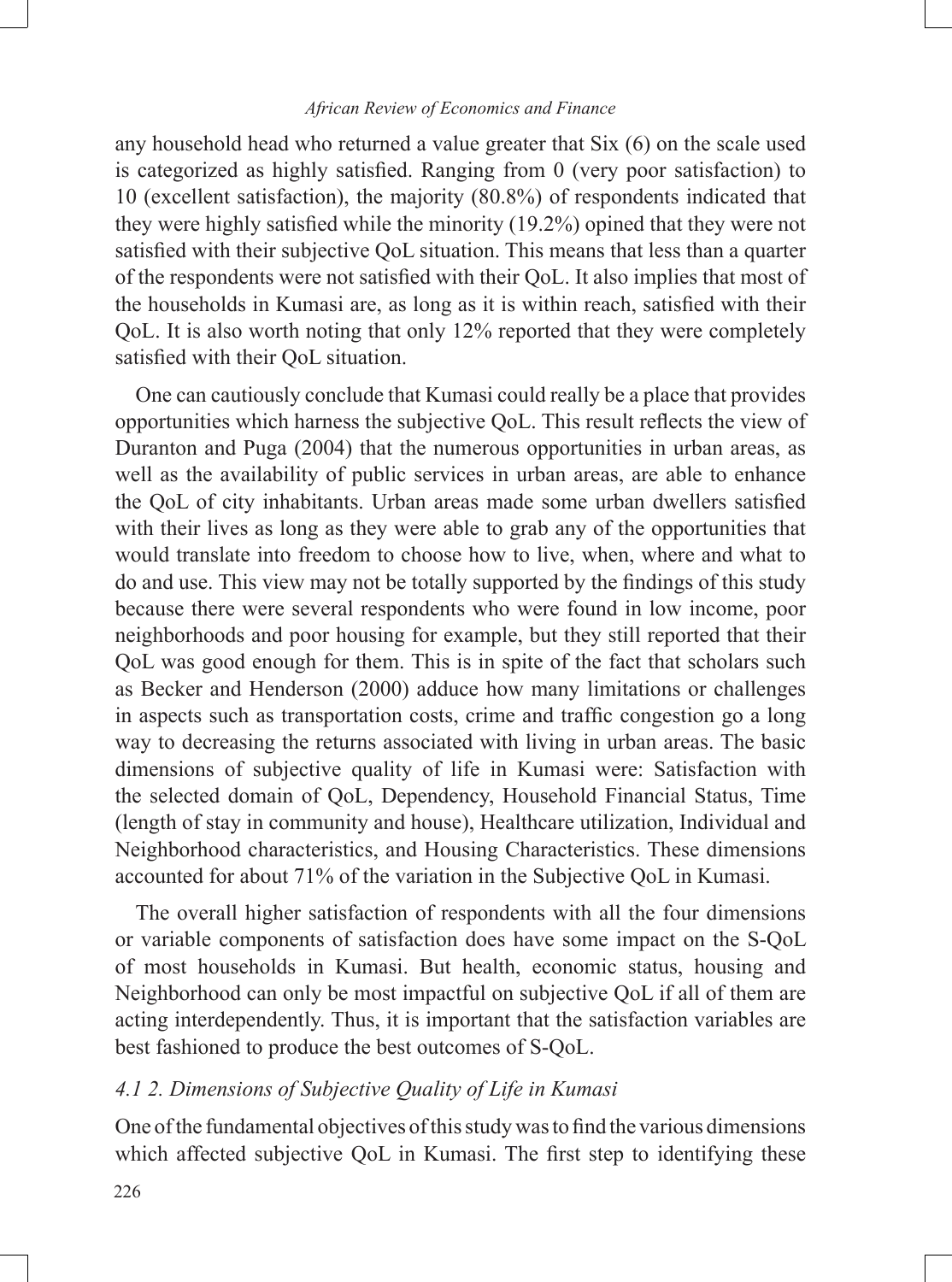underlying dimensions was to conduct Factor Analysis. This method was used by Tesfazghi (2009) to identify the various factors underlying Subjective QoL in Addis Ababa in Ethiopia. The Factor Analysis helped in identifying whether or not the classification of the various variables which loaded on the domains of S-QoL had any relationship with the underlying factors. The Factor Analysis was done using 72 attributes of QoL extracted from the survey questionnaires. The value for the (Kaiser Meyer Olkin) in this study is 0.755 and that of the Bartlett's test is also significant.

The test statistics showed that the data were appropriate for Factor Analysis. In identifying the various dimensions of S-QoL, only variables which had loadings of 0.5 and above were considered. According to Li and Weng (2007), loading greater than 0.7 shows "excellent strength" between components and variables, 0.6 shows "very good relation", 0.5 indicates "good relation", and 0.4 shows "fairly good relationship". It is based on this that only variables with loadings of 0.5 and above were selected for the analysis. The results of the factors in Table 5 show that the number of factors extracted using the eigenvalue of 1 and above was ten (10). Although 10 factors were extracted, the scree plot showed that eight factors were extracted. These eight (8) factors explain about 71% of the total variation in the S-QoL in Kumasi. The seven factors which showed high loadings on the S-QoL are identified and explained subsequently.

## *4.1.3. Factors underlying Subjective Quality of Life in Kumasi*

- i. **First Factor:** The factor showed high loading of the satisfaction with various domains of QoL. This factor can be named as **Domain Satisfaction**. All the indicator variables for this factor were satisfaction variables and accounted for about 16.5% of the total variance. This factor (satisfaction from public services and amenities in locality) was also identified by Das (2008) - [ efficiency of transport system , Satisfaction from health facility in locality , Satisfaction from local administration, Satisfaction from availability parks and green areas] in his study of Guwahati which is the largest city of Assam in Northeastern India.
- ii.**The Second Factor** showed high loading on the attributes of **dependency in a household** in Kumasi. The implication is that in order to understand issues of S-QoL in Kumasi, variables pertaining to household size and dependency must be critically examined. This factor explained 14.7% of the total variance. It is not surprising that these variables have high loadings and formed the second factor in determining S-QoL. These variables were significant determinants in the Economic, Housing and Health domains.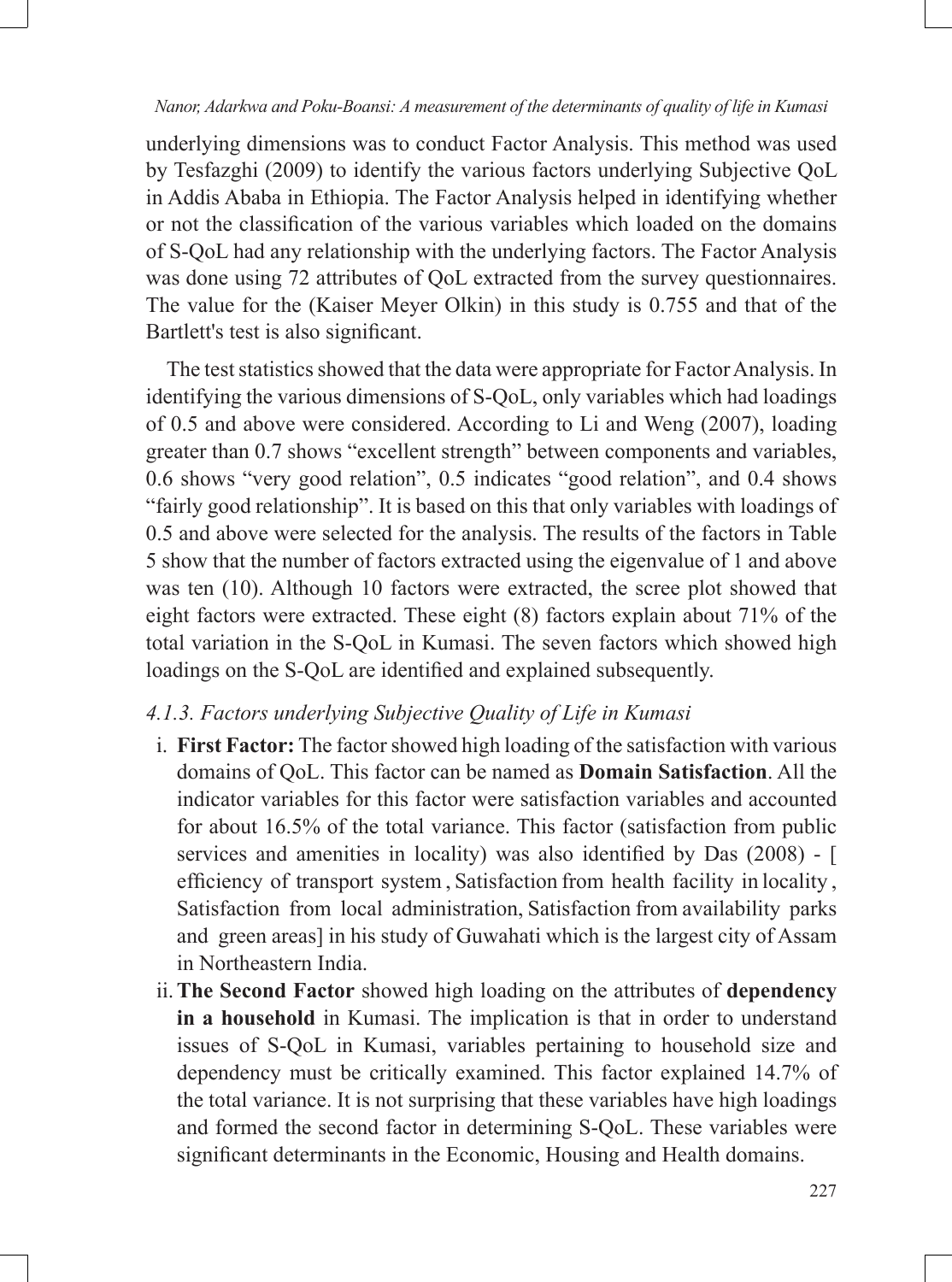- iii. **Third Factor:** The factor loading on the third factor is high on **household income**. The variables were related to the economic domain of QoL. All the attributes to this factor were positively related to the factor. This factor explained about 10% of the total variance in Subjective QoL.
- iv. **The Fourth Factor** can be interpreted as the **time dimension** of Subjective QoL since it revealed high loading on the number of years a respondent had resided in a community and the present house they lived in. The two characteristics were positively connected with the factor. This indicates that the greater the score of these features on the time attributes, the higher the score of the time dimension of Subjective QoL. The factor accounted for 8% of the variation in subjective QoL.
- v. **Fifth Factor:** The fifth factor can be called the **healthcare utilization** factor. The two variables which load onto the factors have to do with how respondents can access healthcare in their residential community. This factor also explained about 6.52% of the total variance. The high loading variables on the factor are consistent with what Das (2008) found for Guwahati in India as well as what Tesfazghi (2009) found for Addis Ababa in Ethiopia.
- vi. **The sixth factor** can be described as **individual and neighborhood attributes** for Subjective QoL. The Individual attributes in the sixth factor showed high loading and are positively linked with the factor. This factor also explains about 5.87% of the total variance.
- vii. **The seventh and the eighth factors** can be categorized as '*housing factor*'. The attributes loading onto these two factors together explain about 9% of the total variation of the Subjective QoL in Kumasi indicating their importance in determining S-QoL.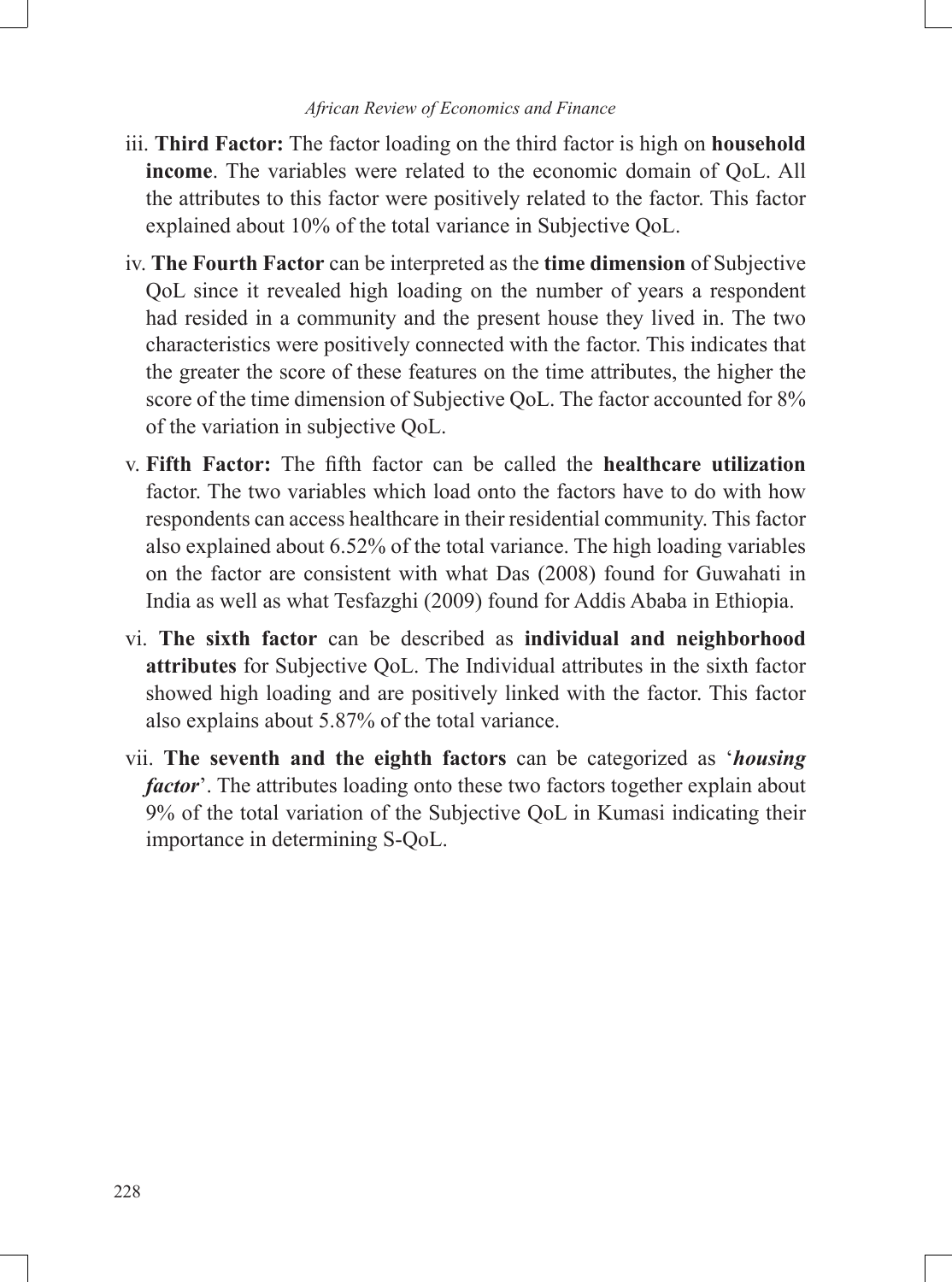|                                                                                                       |        |              |              | Components |        |           |                |          |
|-------------------------------------------------------------------------------------------------------|--------|--------------|--------------|------------|--------|-----------|----------------|----------|
|                                                                                                       |        | $\mathbf{z}$ | $\mathbf{c}$ | 4          | S      | $\bullet$ | $\overline{ }$ | $\infty$ |
| Satisfaction with household income                                                                    | 0.7082 |              |              |            |        |           |                |          |
| Satisfaction with Overall Household Economic Status                                                   | 0.7565 |              |              |            |        |           |                |          |
| Satisfaction with housing                                                                             | 0.6505 |              |              |            |        |           |                |          |
| Satisfaction with overall health status of household                                                  | 0.7154 |              |              |            |        |           |                |          |
| Satisfaction with Educational Status of household                                                     | 0.6839 |              |              |            |        |           |                |          |
| Overall satisfaction with environment                                                                 | 0.7040 |              |              |            |        |           |                |          |
| Overall satisfaction with transportation system                                                       | 0.5106 |              |              |            |        |           |                |          |
| Household size                                                                                        |        | 0.8105       |              |            |        |           |                |          |
| Number of children between 0 and 18 in the household                                                  |        | 0.8755       |              |            |        |           |                |          |
| Number of dependents in household                                                                     |        | 0.8042       |              |            |        |           |                |          |
| Number of children in household in public basic schools in the<br>community in respondent's community |        | 0.7036       |              |            |        |           |                |          |
| Income of household head per month                                                                    |        |              | 0.7566       |            |        |           |                |          |
| Household income per month                                                                            |        |              | 0.8441       |            |        |           |                |          |
| Total household expenditure per month                                                                 |        |              | 0.7148       |            |        |           |                |          |
| Length of stay in Community                                                                           |        |              |              | 0.8729     |        |           |                |          |
| Length of stay in current house                                                                       |        |              |              | 0.8758     |        |           |                |          |
| Presence of health facility in community                                                              |        |              |              |            | 0.9323 |           |                |          |
| Utilization of health facility by Household head                                                      |        |              |              |            | 0.9225 |           |                |          |
| Marital Status                                                                                        |        |              |              |            |        | 0.8763    |                |          |
| Age of Respondent                                                                                     |        |              |              |            |        | 0.8072    |                |          |
| Dwelling Type                                                                                         |        |              |              |            |        |           | 0.7191         |          |
| Satisfaction with Neighborhood                                                                        |        |              |              |            |        |           | 0.6721         |          |
| Number of rooms available to household                                                                |        |              |              |            |        |           |                | 0.8062   |
| Eigen Values                                                                                          | 3.969  | 3.532        | 2.393        | 1.992      | 1.566  | 1.410     | 1.139          | 1.023    |
| <b>Total Variance</b>                                                                                 | 16.54  | 14.715       | 9.97         | 8.30       | 6.52   | 5.87      | 4.75           | 4.26     |

229

*Source:* Estimates from field data, 2017

Source: Estimates from field data, 2017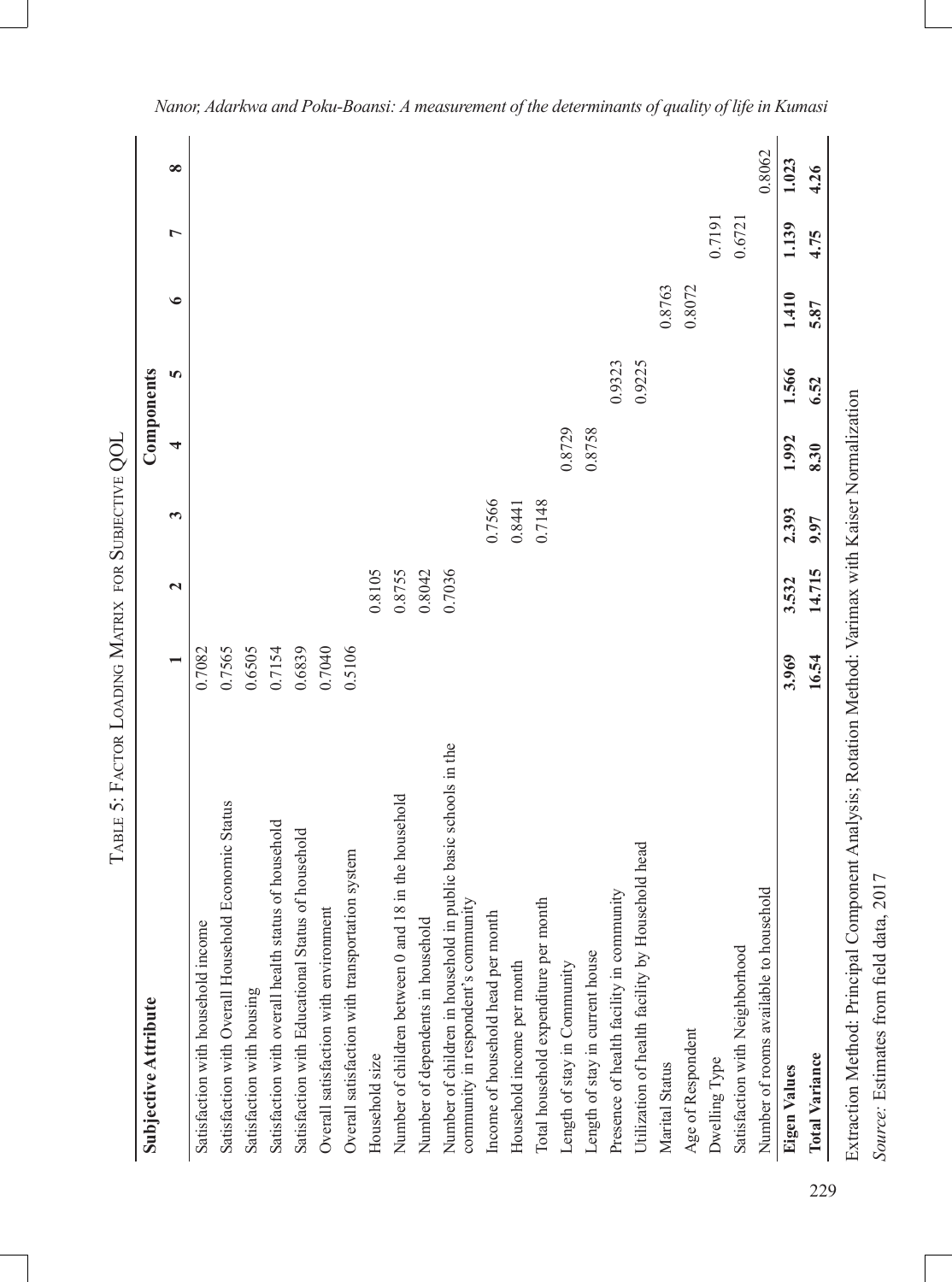The results presented in Table 6 show that Subjective QoL in Kumasi is multidimensional. It is, therefore, important to categorize the eight (8) extracted factors into various dimensions of Subjective QoL in Kumasi. The eight (8) factors can be categorized into four basic dimensions. The dimensions are: Housing, Health, Economic and Neighborhood. Factor four basically explains the Health dimension of Subjective QoL. Factors two and three mostly explain the Economic dimension of Subjective QoL. The first, fifth and seventh factors also explain the neighborhood dimension of S-QoL. These dimensions of Subjective QoL are presented in Table 6.

| <b>Dimension</b> | Factor                                                                                                                                                                                                                                                                                                                                                                                                          |
|------------------|-----------------------------------------------------------------------------------------------------------------------------------------------------------------------------------------------------------------------------------------------------------------------------------------------------------------------------------------------------------------------------------------------------------------|
| Housing          | Years of stay in present house (F4)<br>Dwelling type (F7)<br>Satisfaction with housing (F1)                                                                                                                                                                                                                                                                                                                     |
| Health           | Presence of health facility in community (F4)<br>Utilization of health facility in community $(F4)$<br>Satisfaction with health status $(F1)$                                                                                                                                                                                                                                                                   |
| Economic         | Household $size(F2)$<br>Number of children between 0 and 18 in the household $(F2)$<br>Number of dependents in household (F2)<br>Number of children in your household are in public basic schools<br>in the community $(F2)$<br>Respondent income level per month(F3)<br>Total household income per month(F3)<br>Total household expenditure per month(F4)<br>Satisfaction with educational status of household |
| Neighborhood     | Satisfaction with environment (F1)<br>Satisfaction with transportation system (F1)<br>Year of residence in community(F4)                                                                                                                                                                                                                                                                                        |

| TABLE 6: DIMENSIONS OF SUBJECTIVE QOL IN KUMASI |  |  |  |  |
|-------------------------------------------------|--|--|--|--|
|-------------------------------------------------|--|--|--|--|

*Source:* Generated from estimation from field data, 2017

To check if the attributes which loaded onto the Subjective QoL were consistent and correct, a bivariate correlation was applied to find out whether there was any association between S-QoL and the domains of QoL. The result of the correlation is presented in Table 7. The results showed that the association between housing satisfaction and S-QoL was not statistically significant.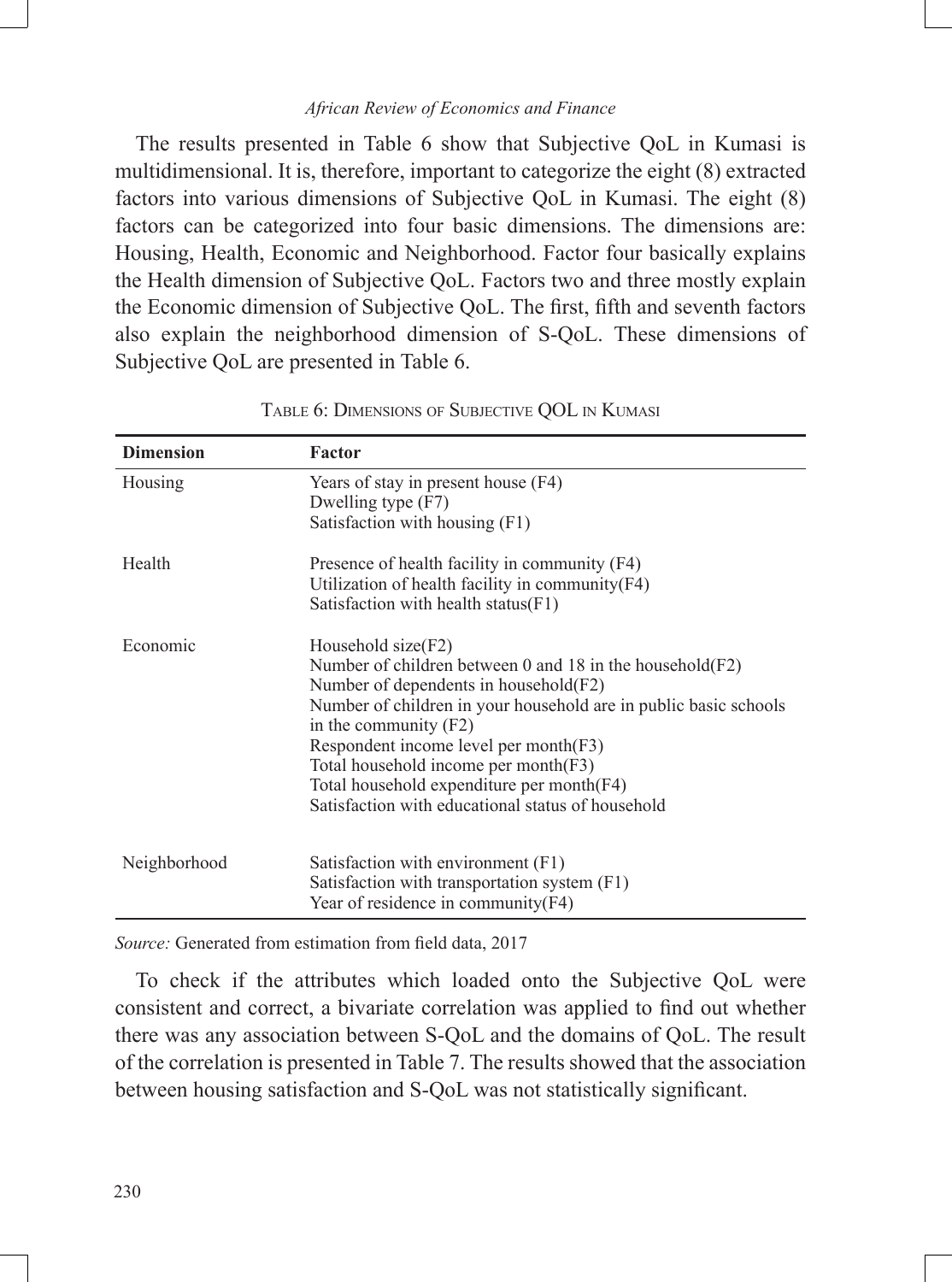| <b>Variables</b>                                                    | Subjective OoL | Satisfaction with employment | Satisfaction with household income | Household Economic well-being<br><b>Satisfaction with Overall</b> | Satisfaction with housing | Satisfaction with health status | Satisfaction with Educational<br><b>Status of household</b> | Satisfaction with Neighborhood |
|---------------------------------------------------------------------|----------------|------------------------------|------------------------------------|-------------------------------------------------------------------|---------------------------|---------------------------------|-------------------------------------------------------------|--------------------------------|
| Subjective<br>QoL                                                   | $\mathbf{1}$   |                              |                                    |                                                                   |                           |                                 |                                                             |                                |
| Satisfaction<br>with<br>employment                                  | $0.187*$       | $\mathbf{1}$                 |                                    |                                                                   |                           |                                 |                                                             |                                |
| Satisfaction<br>with household<br>income                            | $0.164*$       | $0.762*$                     | $\mathbf{1}$                       |                                                                   |                           |                                 |                                                             |                                |
| Satisfaction<br>with Overall<br>Household<br>Economic<br>well-being | $0.170*$       | $0.711*$                     | $0.772*$                           | $\,1\,$                                                           |                           |                                 |                                                             |                                |
| Satisfaction<br>with housing                                        | 0.058          | $0.405*$                     | $0.374*$                           | $0.429*$                                                          | $\mathbf{1}$              |                                 |                                                             |                                |
| Satisfaction<br>with health<br><b>Status</b>                        | $0.182*$       | $0.393*$                     | 0.378*                             | 0.388*                                                            | $0.382*$                  | $\mathbf{1}$                    |                                                             |                                |
| Satisfaction<br>with<br>Educational<br>Status of<br>household       | $0.203*$       | $0.438*$                     | $0.395*$                           | $0.449*$                                                          | $0.400*$                  | $0.438*$                        | $\mathbf{1}$                                                |                                |
| Satisfaction<br>with<br>Neighborhood                                | $0.106*$       | $0.121*$                     | $0.089*$                           | 0.015                                                             | $0.124*$                  | $0.188*$                        | 0.053                                                       | $\,1$                          |

Table 7: Association between Subjective QOL and Satisfaction in Domains of QOL in Kumasi

\* Correlation significant at the 0.05 level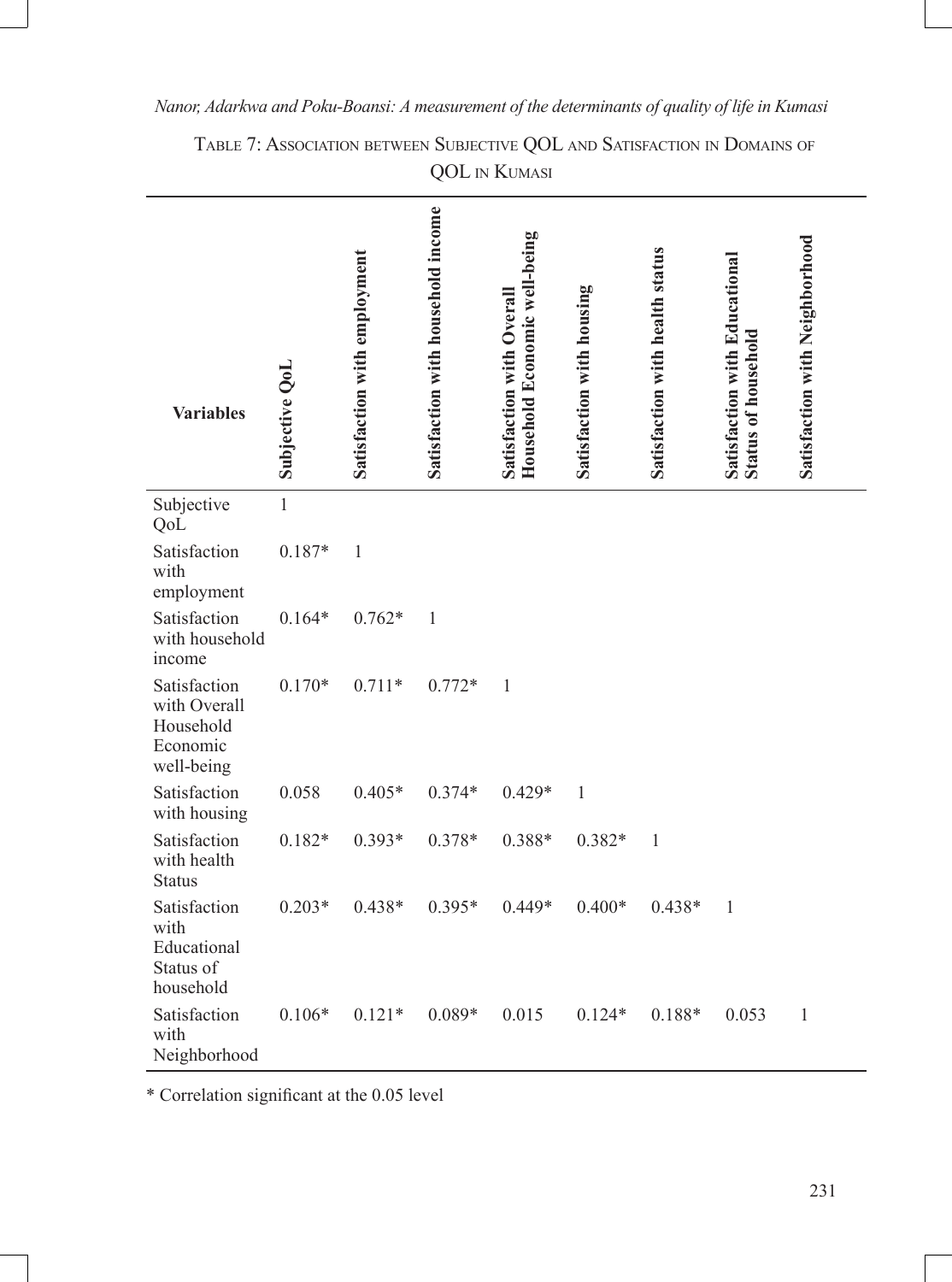From Table 7, the association between S-QoL and the other domain satisfaction variables was significant but not strong except for the correlation between S-QoL and satisfaction with housing. However, the association between the domain satisfaction variables was somewhat stronger than their association with S-QoL. There is a semi-strong relationship between satisfaction with households' economic well-being and satisfaction with housing and satisfaction with household health status.

All the variables involved are positively related to Subjective QoL in Kumasi. Notwithstanding the positive correlation, the relationship between Satisfaction with Housing and Subjective QoL in Kumasi was not statistically significant. Satisfaction with the Educational Status of household showed the largest coefficient of variation, that is about 20% of the variation. Satisfaction with Neighborhood though statistically significant posted the smallest coefficient. This can be related to the fact that majority of the households were dissatisfied with their neighborhoods. The presence of this multi-collinearity (see Table 7) shows that the various satisfaction variables are dependent on each other and together explain the subjective QoL of a household. It also revealed that Subjective QoL is multidimensional. However, Neighborhood satisfaction also shows a poor relationship with the other variables measured.

#### *4.1.4. Relative importance of the domain of Quality of Life*

To get a good report on the overall level of QoL in Kumasi, respondents were asked to rank the level of importance of each of the selected domains of QoL for the study in Kumasi. The satisfaction with each of the domains was measured on a 5-point scale where a score of 5 showed that the domain is very important,  $4 =$  important,  $3 =$  fairly important,  $2 =$  not important and  $1 =$  absolutely unimportant. The scores reported by all the respondents in each domain was summed up and divided by the number of respondents to obtain the average importance level of a selected domain of QoL in Kumasi. Table 8 shows the total scores for each domain and the averages.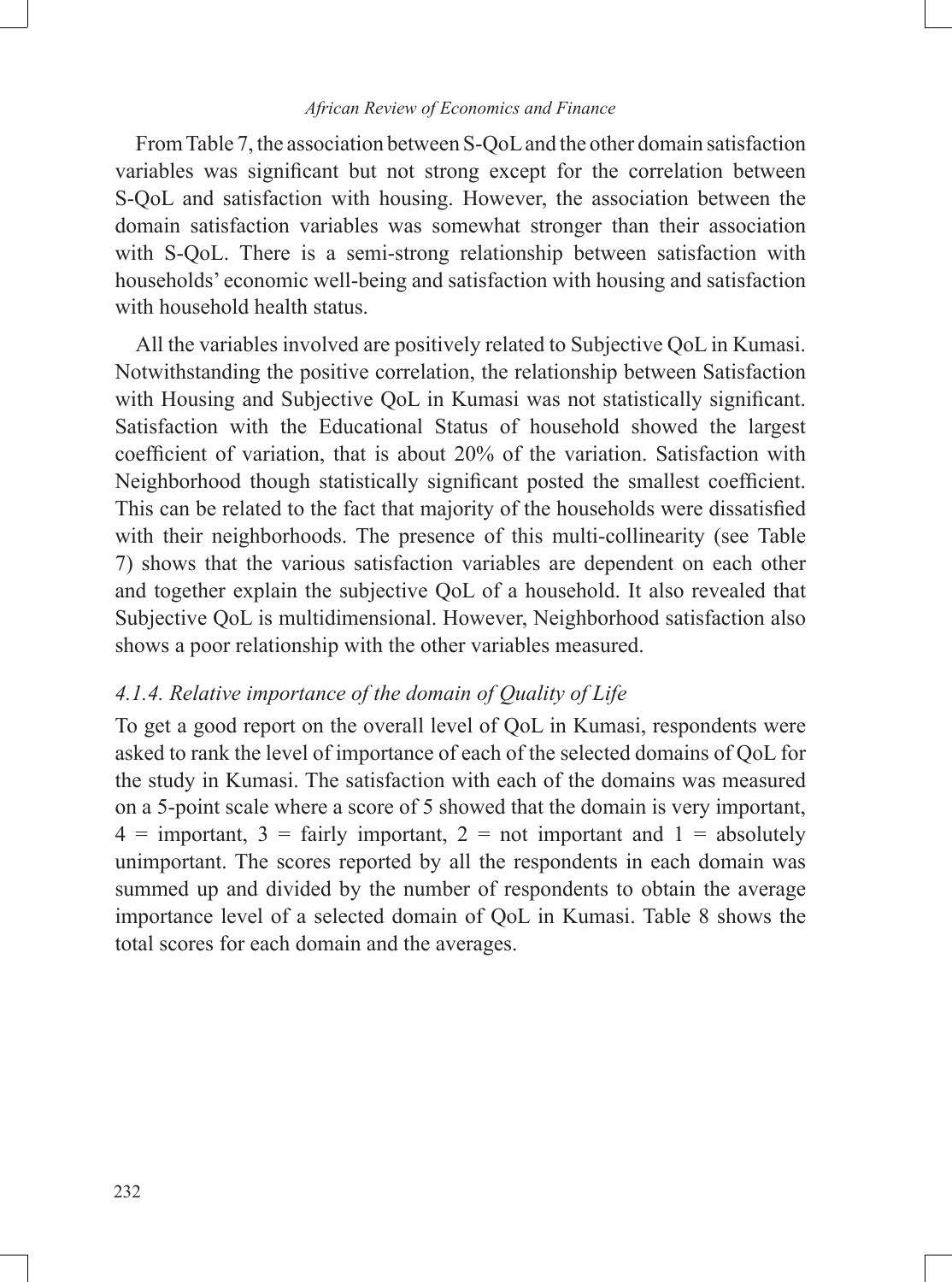| Domain          | <b>Total Score</b> | <b>Relative weight</b> |
|-----------------|--------------------|------------------------|
| Transportation  | 1137               | 0.45                   |
| Environment     | 984                | 0.39                   |
| Housing         | 887                | 0.35                   |
| Neighborhood    | 810                | 0.32                   |
| Education       | 778                | 0.31                   |
| Health          | 709                | 0.28                   |
| Economic Status | 669                | 0.27                   |

Table 8: Ranking of the Relative Importance of Domains of QOL in Kumasi

*Source:* Estimated from field survey, 2017

The results in Table 8 show that respondents in Kumasi saw the transportation domain as the most important domain with a score of 1,137 out of a possible total score of 2,500. The high score for Transportation can be attributed to the fact that most respondents had to travel or trek from their place of residence to their work centers and the associated high levels of vehicular traffic in the CBD. Transportation has become a cause for concern in Kumasi and hence the level of importance the respondents attached to their transportation domain. According to Poku-Boansi (2008), a typical journey to work increased from 35 minutes in 2001 to 45 minutes in 2008.

Again, given the fact that average households sizes have increased, this has a direct impact on the average daily trips embarked upon by a typical household. The typical Ghanaian household would also want to own their own means (car, bicycle, or motorcycle) of transport. The combined effect of the foregoing conditions can be linked to the high scores in the transportation domain. This finding is in agreement with Fletcher *et al.* (2010) who found that the lack of reliable transportation was a barrier to child care, while Brabo *et al*. (2003) found that the purchase of a reliable vehicle allowed the majority of respondents to find better child care. Also, Othman *et al*. (2010) found that a direct relationship exists between the number of owned vehicles and the level of job and income satisfaction. They further argue that social satisfaction and economic fulfillment, as well as access to public amenities, were positively enhanced by vehicle ownership.

Following the transportation domain is the environment domain with a total score of 984. The issue of the environment, which in this context refers specifically to sanitation, has also gained prominence in Kumasi. The Ghana Statistical Service (2014), from the *2010 Population and Housing Census*,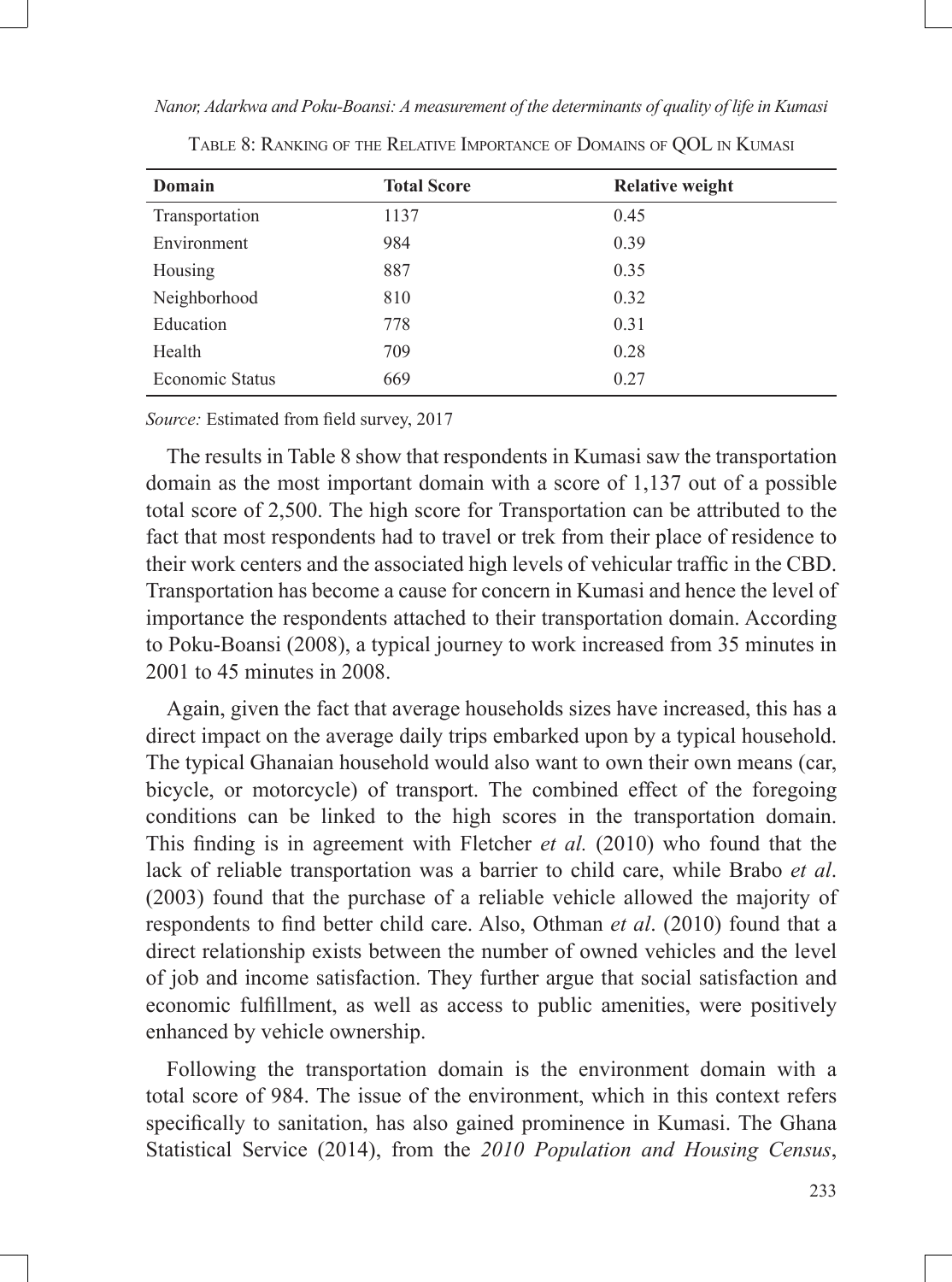established that more than half (58.8%) of the households dump their solid waste into containers at approved sites in Kumasi. However, these containers are often left unattended to and, therefore, generate major health hazards which directly affect the residents of Kumasi. Again, the environment domain had such a high score because more than one-third of the population, 32.2%, throws their liquid waste directly into open drains. It is noted that the difference between 1,500 and 1,300 tons/day is 200 tons/day which will be the remainder at communal sites, gutter and open spaces as uncollected in the city (KMA-WMD, 2010). This method of disposal of solid waste has had its own health implications on the respondents and hence the high score for its importance.

Another finding relates to that of household economic status. In measuring the economic status of a household, the household heads were asked to rank the level of satisfaction on the 11-point scale taking into account the Employment status of members in the household, household income, ability to pay rent, and the ability to afford the basic necessities of life. A question was posed in the form: "*Looking at the household status in the above-mentioned indicators, how would you rank the Economic Status of your household?*" The analysis indicates that household economic status had an aggregate score of 669 far less than all the aggregate scores in the other domains. Respondents reported that the domain they least cared about is the domain of a household's overall economic status. The reason for this finding may stem from the fact that people had become despondent about the general outlook of the economy in Ghana. Indeed, virtually every Ghanaian worker, trader and businessperson was at the time despondent because of declining economic circumstances. People tend to place more emphasis or focus on essential aspects of life in which they have little advantage or to which the least attention is given. By so doing, they crave to draw people's attention to it with the hope that some solutions can be found. This would not in any sense mean those issues they draw attention to are actually more important than those which they do not or feel reluctant to call to others' notice. These issues may only be more important to the extent that they remain the least attended to concerns about quality living. This finding is, nonetheless, possible since Hsieh (2003), using a sample of 430 respondents in Chicago based on the mean of discrete domain importance rating, found that the most important domain was family life, followed in order by health, friendships, religion, spare time, financial situation, neighborhood and work (least important).

Health status also did not rank high in the scheme of things as far as the relative importance of the various domains of QoL was concerned. The consequence of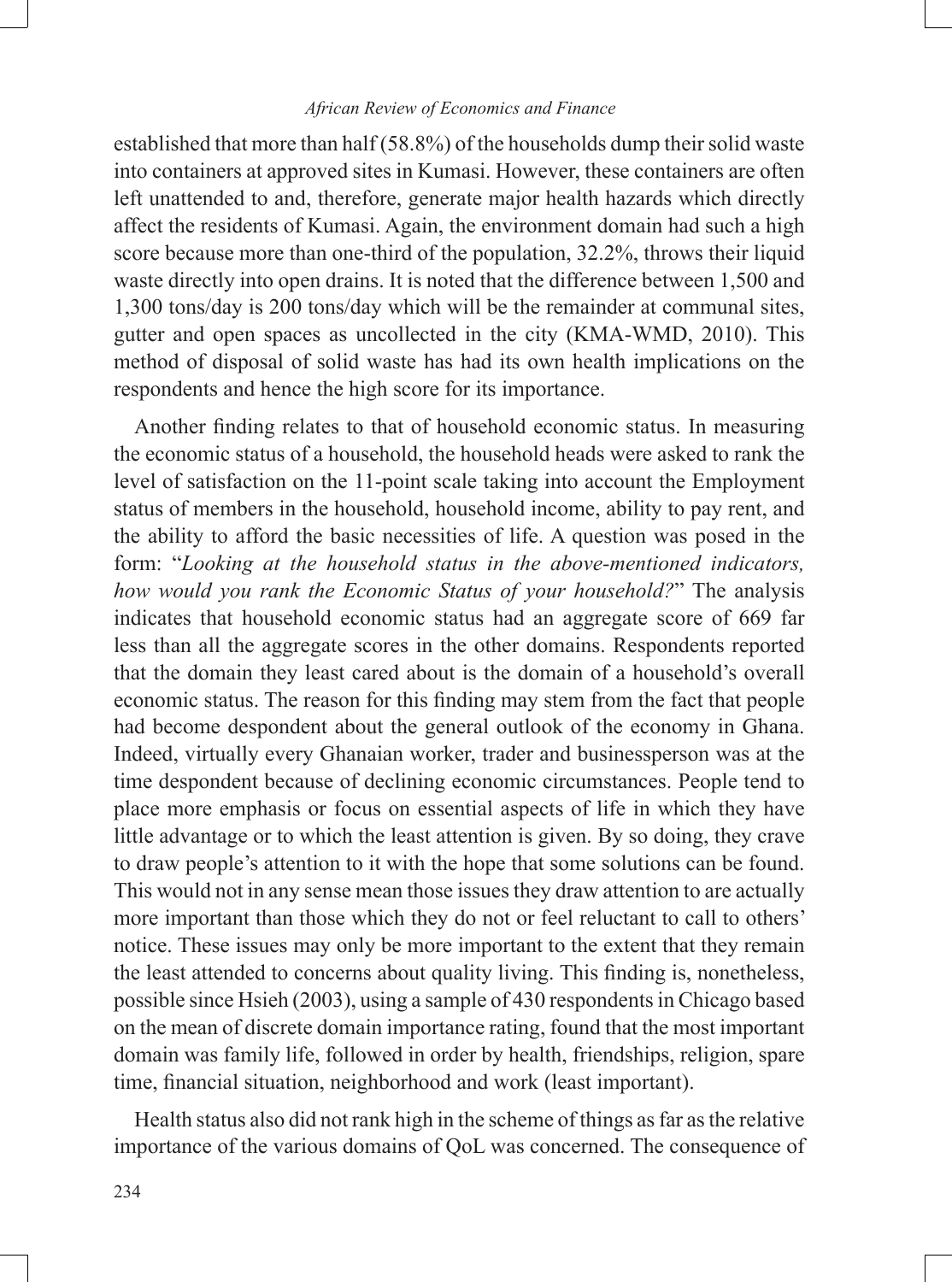this result is that the respondents placed great importance on the domains that lacked attention or had deteriorated in their communities. This finding provides great insight into how respondents reported the lack of certain necessities in their lives. The position of the health domain, in this case, can be attributed to the presence of the National Health Insurance scheme, which means that respondents had little to worry about. Once a person was sick, he or she just needed to get to a health facility with the insurance card and that person would have access to health care.

A visual impression of the relative importance of the various domains of QoL is presented in Figure 2. In the figure, the thick line represents the relative importance line and the farther a point is from the center, the more important that domain. The benchmark index was set at *"fairly important" = 3 on the rating scale*, that is, weighted index of 0.6 meant that none of the domains could achieve the benchmark index. This indicates the heterogeneity of the respondents in the selection of domains important to them.





*Source:* Authors' construct, 2017

The importance of QoL has long been established because it is what makes a comfortable and fulfilling life. In the same vein, the importance of the domains of QoL is not any distinct from the fact that they provide unique platforms, sometimes in overlapping and interdependent fashion, which enable attributes of QoL to bring about the desired QoL for households. It is upon these platforms that the following proposition appears quite settled in the intellectual discourse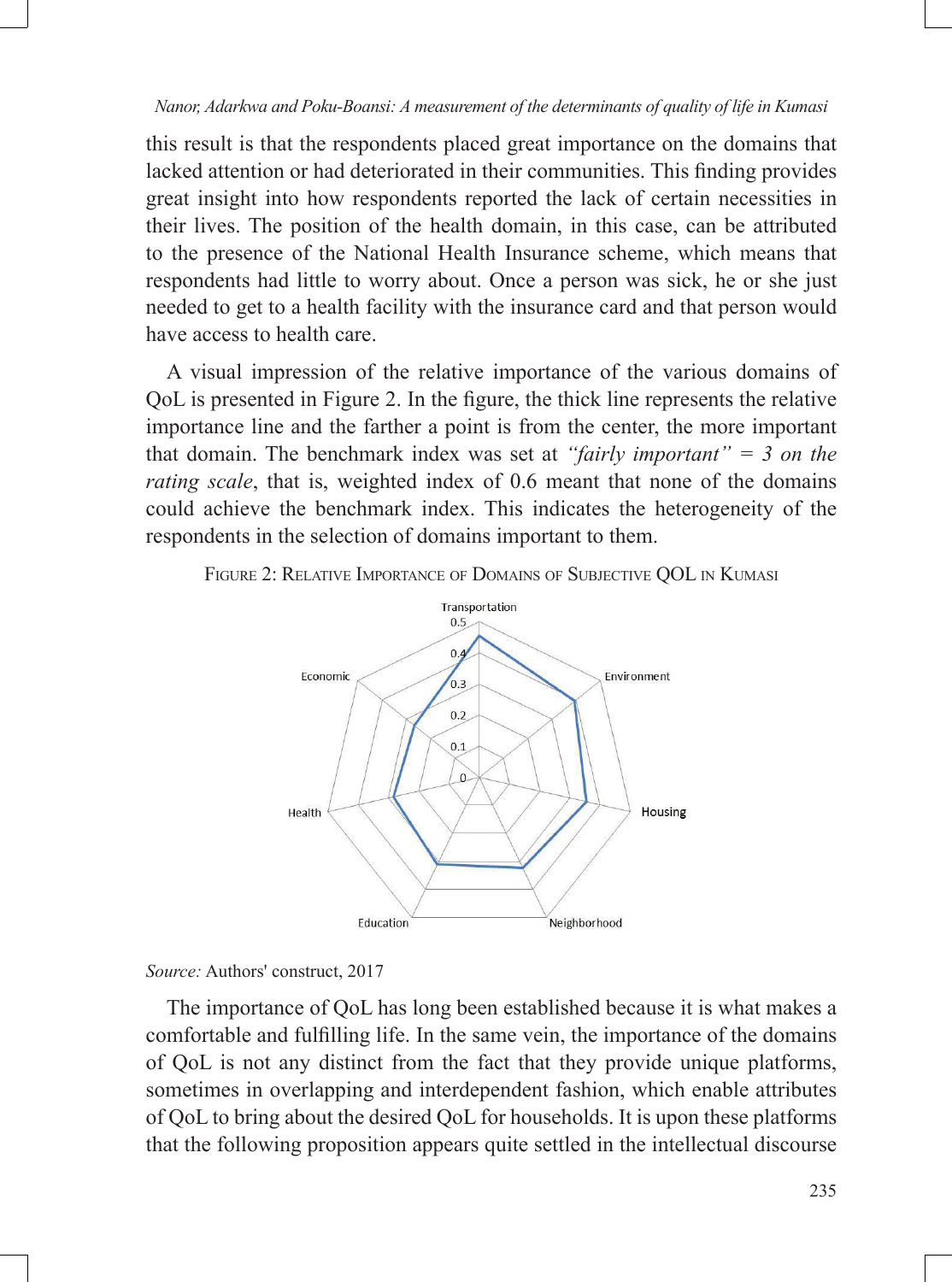of QoL. Keith (2001) observes that the combination of the core domains of QoL makes up the whole concept of QoL. Equally, the relative importance of QoL domains triggers the interrelationships that exist between the domains. Indeed, when QoL of different parts of human life is determined, it has the tendency to inure to the benefit of effective planning and policy implementation. The study established the relative importance through a rating scale which measured how critical the core domains teased out from literature were to the respondents. These domains or dimensions include Economic Status (Income and Household income), Housing and Housing Infrastructure, Health, Neighborhood, Education, Transportation, and Environment. On a five-point Likert Scale of level of importance; from 5 (very important), 4 (important), 3 (fairly important), 2 (unimportant) to 1 (absolutely or very unimportant), the respondents had ranked the level of importance of each of the domains of QoL (see, for example "Economic Decline Take Toll-Despondency Greets Ghanaians on all Fronts. – http://m.peacefmonline.com/pages/business/news/201612/300126.php.).

It is exceptionally interesting the way the results turned out  $-$  that is, transportation and environment appeared more important to respondents than, for example, health and economic status. Understandably though, this rating should not be that surprising. People tend to place more importance or focus on essential aspects of life where they have the least advantage or to which the least attention is paid with the aim to draw people's attention to it in the hope that some solutions can be found. This would not in any sense mean those issues they draw attention to are actually more important than that which they do not or feel reluctant to do so. These issues may only be more important to the extent that they remain the least attended to concerns about quality living. Thus, it could be viewed from this angle that respondents' rating of transportation as the most important domain relative to the other domains is primarily because traffic congestion in Kumasi is increasingly becoming a daily problem which consistently begs for frontal solutions. This would not suggest that transportation is considered more important than health, except to underscore that transportation is instrumental in determining ready access to or enjoyment of many good things in life, including health.

On the other hand, the ranking of level importance of QoL that places 'transportation' first; 'Environment' second; 'Housing' third; 'Neighborhood' fourth; 'Education' fifth; 'Health status' sixth; and 'Economic status' seventh does suggest that respondents would have been guided by the imperative contributions each of the domains would have been making or not making but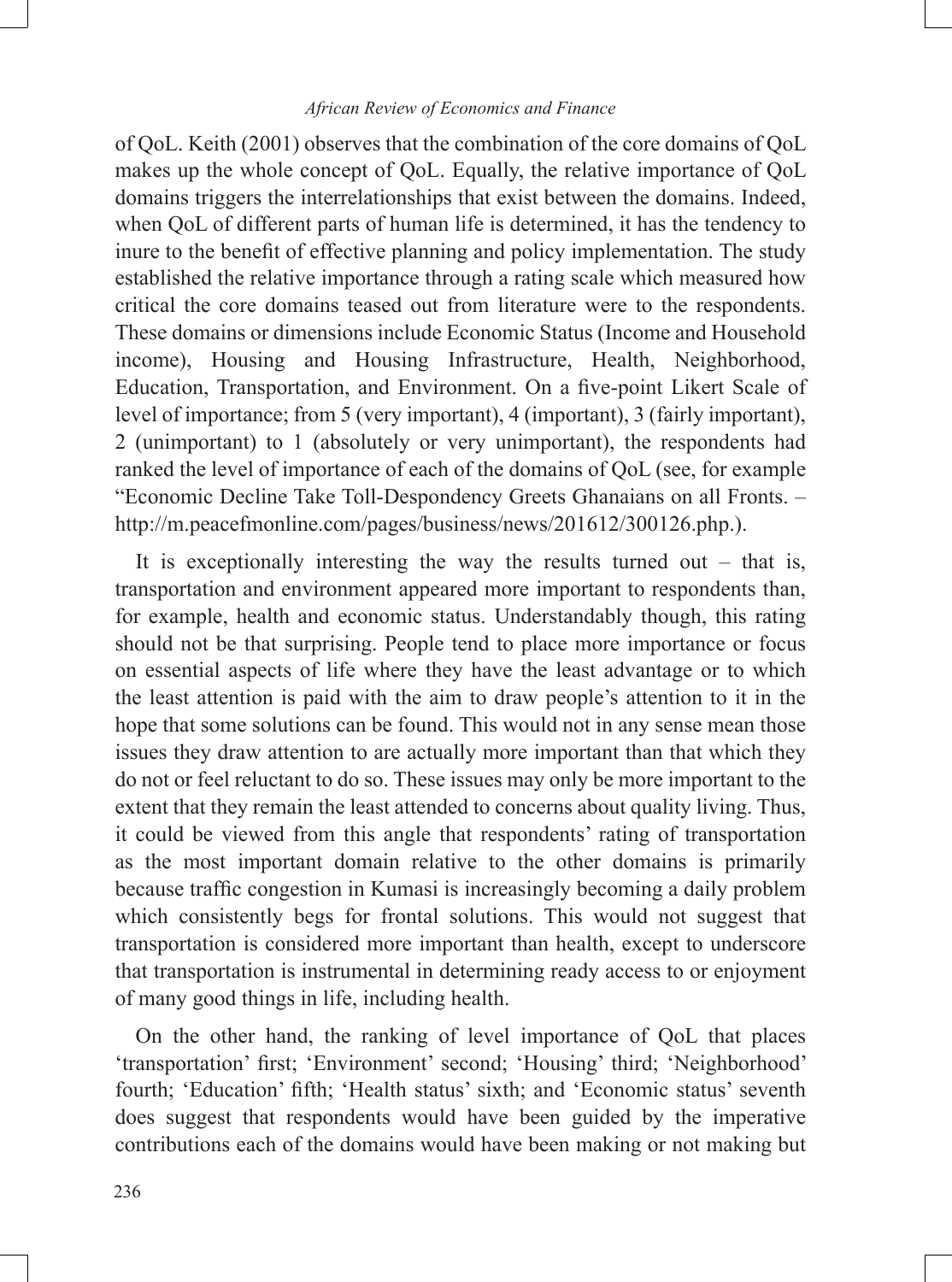required to be made in enhancing or fulfilling their desired QoL. This finding is possible since Hsieh (2003), using 430 respondents in Chicago based on the mean of discrete domain importance rating, identified that the most significant domain was family life, followed, in order, by health, friendships, religion, spare time, financial situation, neighborhood and work (least important). He ascribed the result to age difference. Hsieh (2003) explains that various ages have different priorities and this tends to influence how the individuals reported the relative importance of domains of QoL. Schenck and Blaauw (2015) have also argued that money and livelihoods were considered as a means to an end and not an end in itself. Wellbeing was rather seen as being able to foster and enlarge human capabilities, life choices and opportunities.

## **5. Conclusion**

In this paper, subjective quality of life was analyzed using various dimensions of the quality of life of people living in Kumasi, Ghana. The results of the study showed that the subjective QoL of residents of Kumasi was above average (an average of 6.17 on a scale of 0-10). The paper has shown that QoL in Kumasi is also multidimensional. The main elements underlying Subjective QoL in Kumasi are Health, Economic, Neighborhood and Housing domains. Respondents derived the highest level of satisfaction from the health domain. In terms of the relative importance of the domains of QoL, Transportation was chosen as the most significant domain.

It is also significant to underscore, from the results of the study, that quite clearly, the enhancement of the QoL of individuals is dependent on key components of subjective QoL: thus; (i) the capabilities people are consciously endowed with to enable them realize their 'human needs', and (ii) the kind of perception individuals have of the extent to which such 'human needs' are achieved. This implies that the two qualifying dimensions of QoL that have been established by the study's results which have also been supported by previous literature are essential parameters upon which QoL can be attained. These qualifying imperatives, therefore, bring up an 'integrated framework' which can be used in measuring the QoL of people and societies.

Conscious and equitable investment efforts have to be made towards unlocking the potentials of people, society and environment, as well as making it possible for life-enhancing opportunities to be created in ways that would enable individuals in society to achieve their desired ends. It is also recommended that there is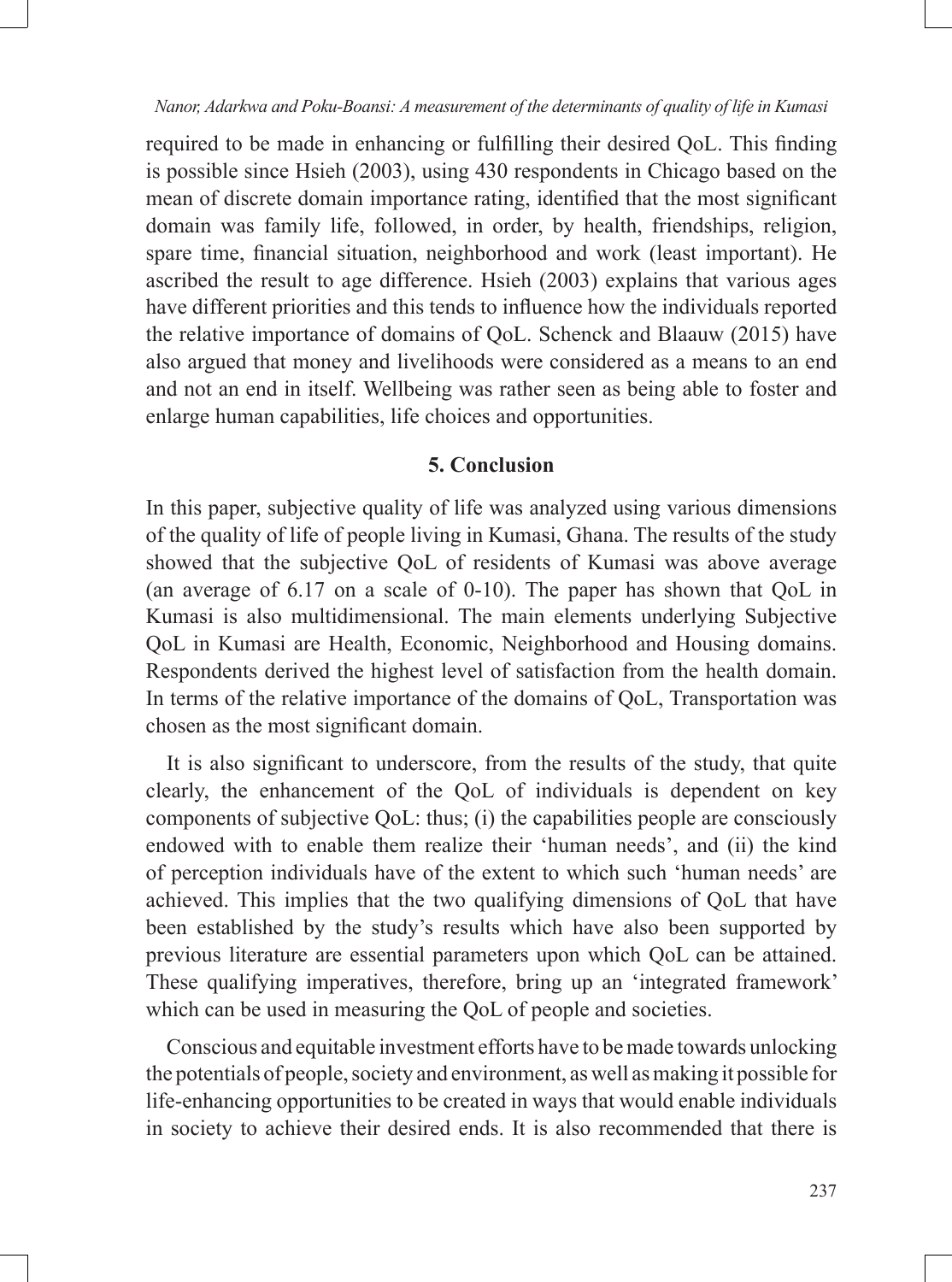the need to explicitly adjust 'social norms and preferences' through disabusing the minds of people on 'misinformation that results in inefficient allocation of resources' (Costanza & Daly, 1992). An instance given is to the effect that it is common to see individuals prioritizing increases in income to achieve a better wellbeing to the detriment of other indicators. It is also recommended that city managers divest resources and 'reallocate resources where marginal utility is highest such as urban investment in natural amenities' as proposed by Costanza, *et al*. (2008) and Costanza and Daly (1992).

## **Biographical Notes**

**Michael Ayertey Nanor** is a Teacher and a Part-Time Lecturer in Economics at the Presbyterian University College, Ghana. He holds a degree in B.Ed. Social Sciences from the University of Cape Coast, Ghana, an MPhil. Economics from the Kwame Nkrumah University of Science and Technology (KNUST),Kumasi, Ghana and a Ph.D. in Development Studies from the Kwame Nkrumah University of Science and Technology (KNUST), Kumasi, Ghana. His research interests are focused on quality of life studies, development economics, urban poverty, and urban economics.

**Michael Poku-Boansi** is a Senior Lecturer in the Department of Planning of Kwame Nkrumah University of Science and Technology KNUST), Kumasi, Ghana. He has a BSc. and Ph.D. in Planning from KNUST. He research interests include transportation planning and economics, urban development, human security, urbanisation, land use planning, urban infrastructure planning housing, climate change and regional planning. Poku-Boansi has published in international journals including *Journal of Social Development in Africa*, *West Africa Review*, *Journal of Sustainable Development in Africa*, *Geoforum* and *GeoJournal*.

**Kwasi Kwafo Adarkwa** is a Professor of Planning at the Kwame Nkrumah University of Science and Technology KNUST), Kumasi, Ghana. He holds a B.Sc. from KNUST, M.Sc. from University of British Columbia, Vancouver, Canada and a Ph.D. degree from Michigan State University, East Lansing, Michigan, U.S.A. He is a Fellow of the Ghana Academy of Arts and Sciences, Ghana Institute of Logistics and Transport, Ghana Institute of Planners and Member of Charted Institute of Transport. His research interests include rural transport planning, urban and regional development policy as well as local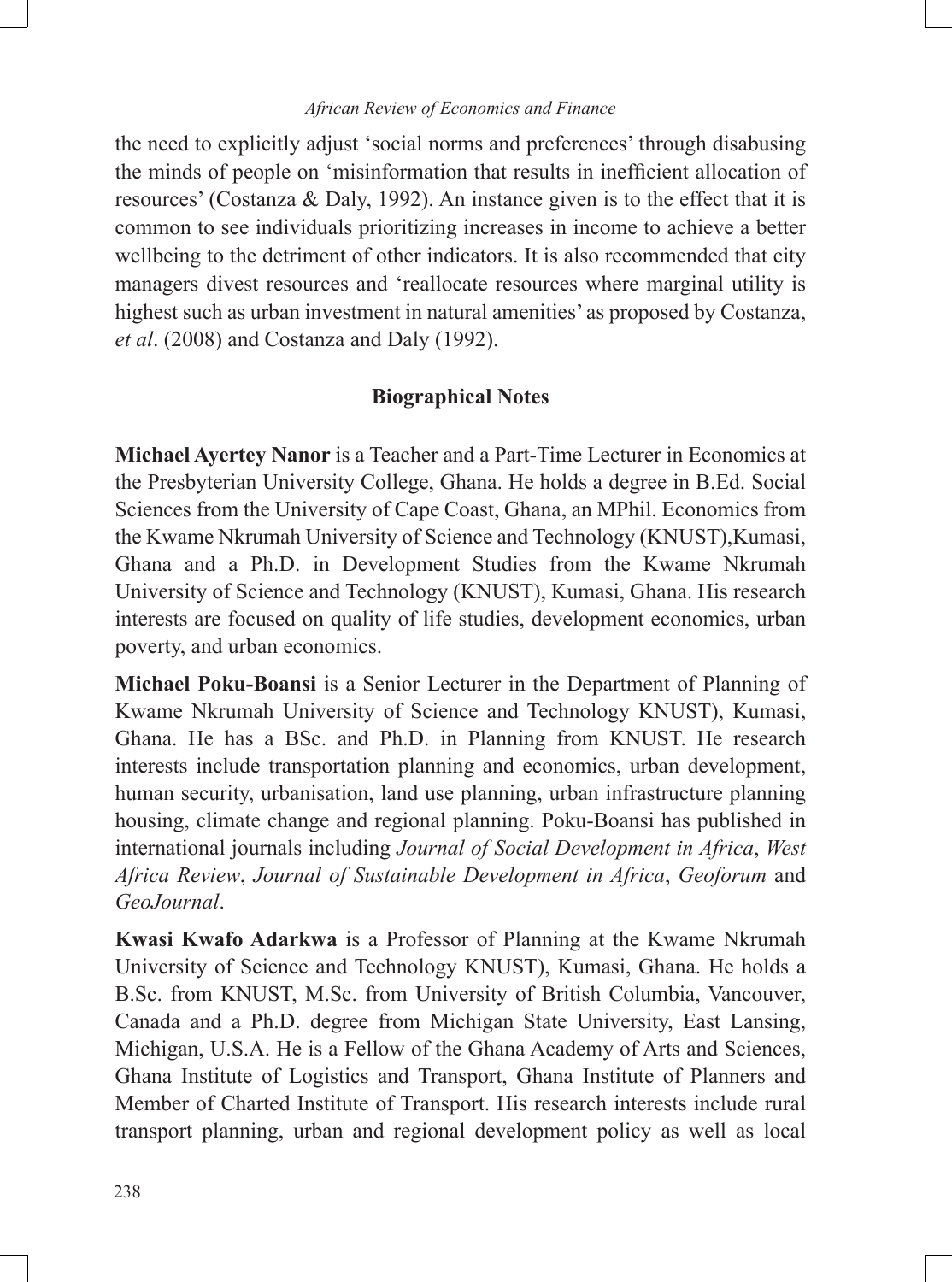economic development. His publications include a book he edited, *Future of the Tree: Towards growth and development of Kumasi* (2011). He has also published in several international journals including *Journal of Property Management*, *Regional Development Dialogue*, *Journal of Advanced Transportation*, *World Health*, *African Urban Studies*, *Rural Africana*, *Canadian Journal of African Studies* and *Journal of Social Development in Africa*.

#### **References**

- Adarkwa, K. K. (2011). Public works for decent jobs and poverty reduction: Policies and practices. Paper presented at the I.L.O. regional workshop in Accra, Ghana.
- Addai, I., Opoku-Agyeman, C., & Amanfu, S. K. (2015).Marriage and subjective well-being in Ghana. *African Review of Economics and Finance*, 7(1), 53-79.
- Adhikary, T., Bhattacharji ., & Ghosh, S. A. K. (2014). Quality Of Life Analysis: Socio-Economic Perspective With Reference To JhariaCoalfield. *Journal Of Humanities And Social Science*, 19(12), 33-45.
- Afrane, S. & Asamoah, P. K. B. (2011). Housing situation in Kumasi. *Future of the Tree – Towards growth and development of Kumasi*, Kwasi Kwafo Adarkwa (ed.), University Printing Press, KNUST, Kumasi, 87-88.
- Alcázar, L. & Raúl, A. (2008). *Quality of Life in Urban Neighbourhoods in Metropolitan Lima, Peru.* Group for the Analysis of Development (GRADE), Inter-American Development Bank.
- Ballas, D. (2013). What makes a "happy city"? Cities, 32, S39–S50. doi:10.1016/j. cities.2013.04.009.
- Becker, R. & Henderson, J. V. (2000) "Intra-industry specialization and urban development", in Jean-Marie Huriot and Jacques-François Thisse (eds.) *Economics of cities: Theoretical perspectives.* Cambridge: Cambridge University Press, 138-166.
- Berhe, R. T., Martinez, J., & Verplanke, J. (2013). Adaption and dissonance in quality of life: A case study in Mekelle, Ethiopia. *Social Indicators Research*, 114, 1–20.
- Brabo, L. M., Kilde, P. H., Pesek-Herriges, P., Quinn, T., & Sanderud- Nordquist, I. (2003). Driving out of poverty in private automobiles. *Journal of Poverty*, 7(1/2), 183-196.
- Bryman, A. (2004). *Social Research Methods* (2nd Edition). Oxford, Oxford University Press.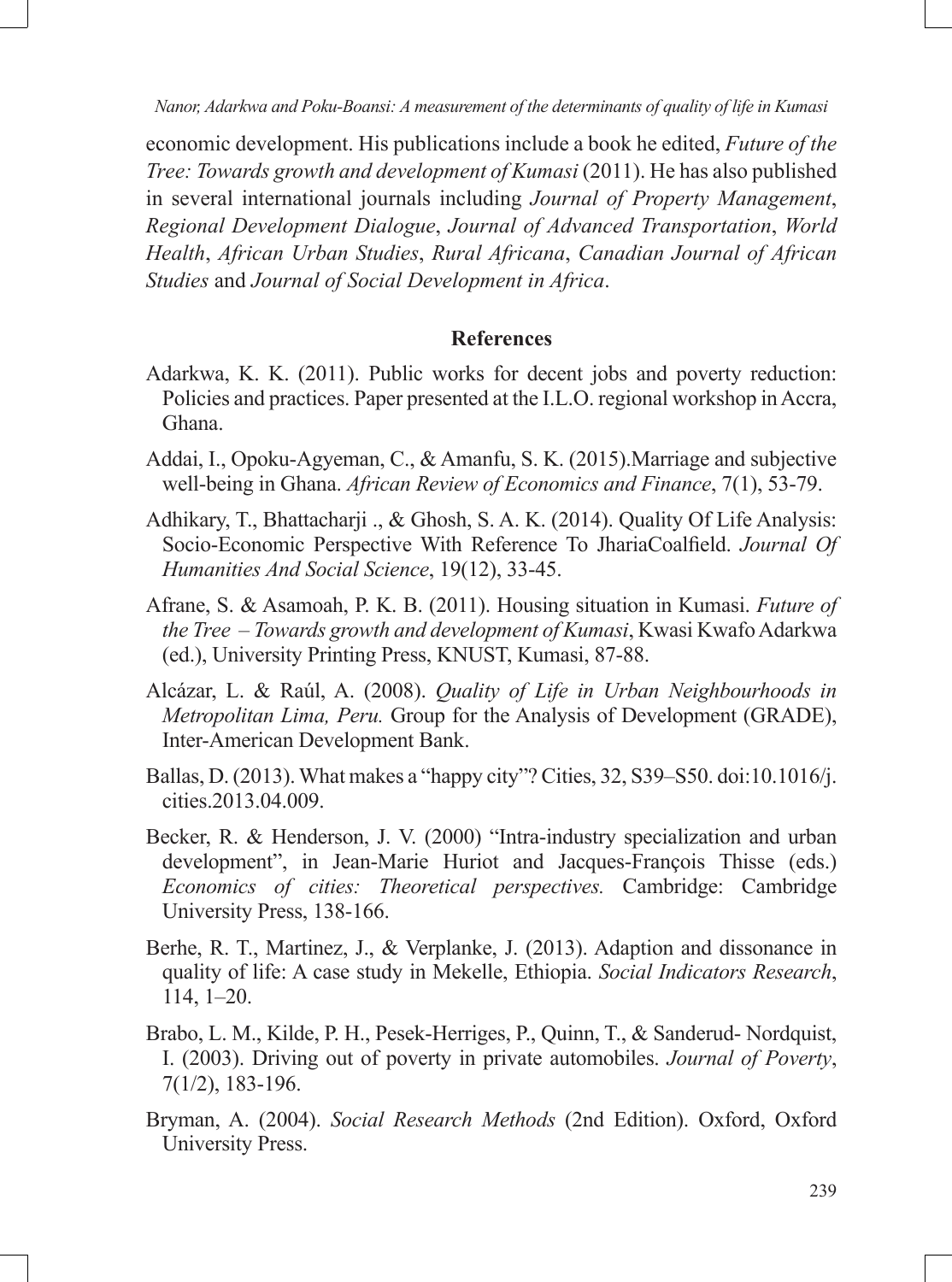- Chen, Z., & Davey, G. (2008). Subjective quality of life in Zhuhai City, South China: A public survey using the international wellbeing index. *Social Indicator Research*, 91, 243–258.
- Chen, S. (2015). Measuring environmental quality of life: a GIS approach to deriving objective measures using Hong Kong as a case study. *HKU Theses Online* (HKUTO).
- Cummins, R. A. (1997). Assessing Quality of Life in Brown, Roy (ed) *Quality of Life for People with Disabilities. Models, Research and Practice*. Cheltenham: Stanley Thornes (Publishers) Ltd.
- Das, D. (2008). Urban Quality of Life: a case study of Guwahati. *Social Indicators Research*. 88, 297-310.
- Dunning, H., Williams, A., Abonyi, S., & Crooks, V. (2008). A mixed method approach to quality of life research: A case study approach. *Social Indicator Research*, 85, 145–158.
- Duranton, G. & Puga, D. (2004). Micro-foundations of urban agglomeration economies. *Handbook of Regional and Urban Economics*, 4, 2063-2117.
- Epley, D. R., & Menon, M. (2008). A method of assembling cross-sectional indicators into a community quality of life. *Social Indicators Research*, 88, 281–296.
- Fletcher, C. N., Garasky, S. B., Jensen, H. H., & Nielsen, R. B. (2010). Transportation access: A key employment barrier for rural low-income families. *Journal of Poverty,* 14(2), 123-144.
- Ghana Statistical Service (2014). 2010 Population and Housing Census. District Analytical Report, Kumasi Metropolitan. Accra: Ghana Statistical Service.
- Grasso, M., & Canova, L. (2008). An assessment of the quality of life in the European Union based on the social indicators approach. *Social Indicator Research*, 87, 1–25.
- Haas, B. K. (1999). A multidisciplinary concept: Analysis of quality of life. *Western Journal of Nursing Research*, 21(6), 728-742.
- Haslauer, E., Delmelle, E. C., Keul, A., Blaschke, T., & Prinz, T. (2015). Comparing subjective and objective quality of life criteria: A case study of green space and public transport in Vienna, Austria. *Social Indicators Research*, 124 (3), 911-927.
- Hsieh, C. M. (2003). Counting importance: The case of life satisfaction and relative domain importance. *Social Indicators Research*, 61(2), 227-240.
- Ibrahim, M. & Chung, W. (2003). Quality of life of residents living near industrial estates in Singapore. *Social Indicators Research*, 61, 203–225.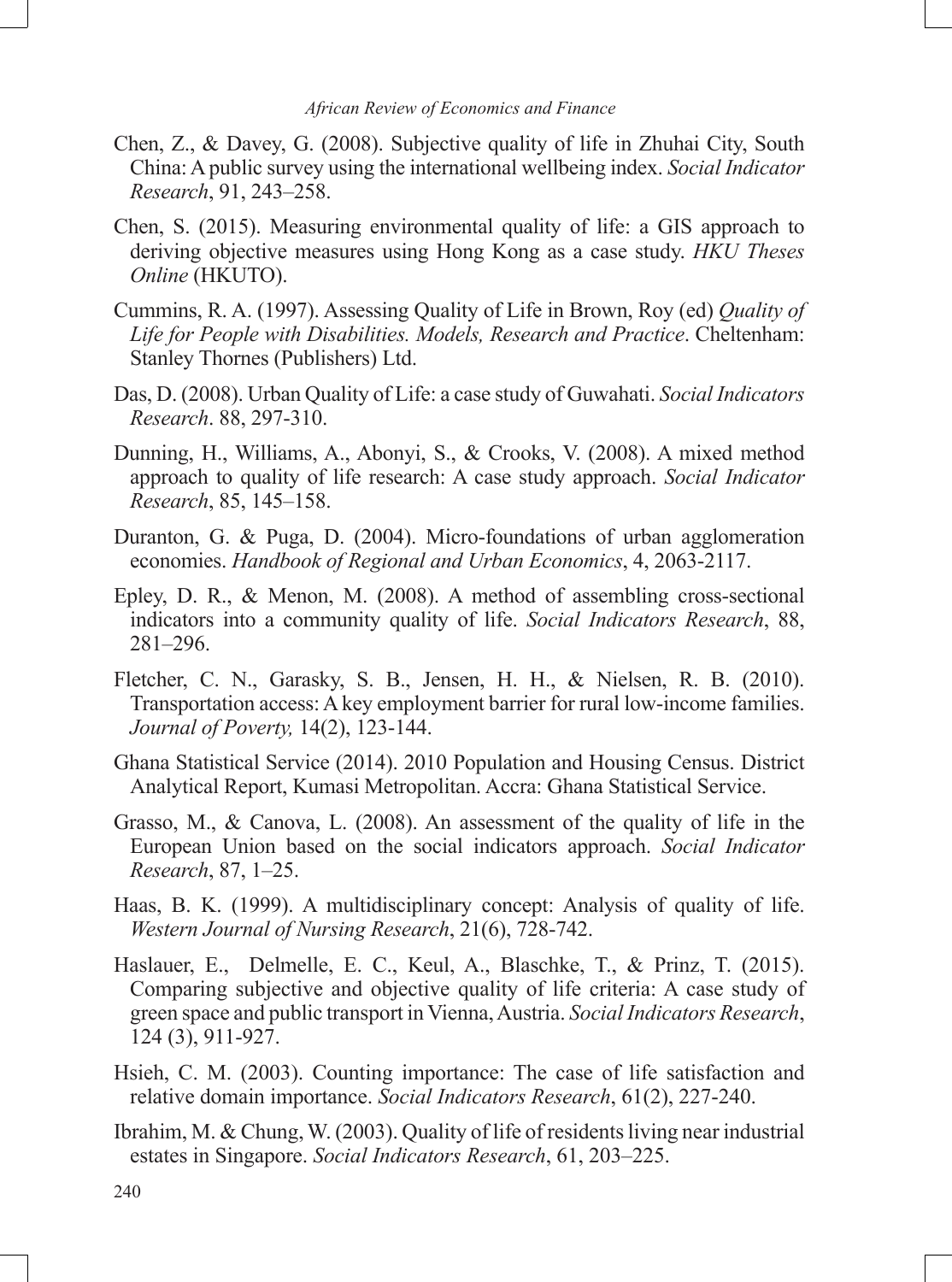- Israel, G. D. (2003). Determining sample size (Tech. Rep. No. PEOD-6). University of Florida, Institute of Food and Agricultural Sciences, Florida.
- Jenny, A., & Ericson, A. (2006). A participatory approach to conservation in the Calakmul Biosphere Reserve, Campeche, Mexico. *Landscape Urban Planning*, 74, 242-266.
- Keith, K. D. (2001). International Quality of Life: Current Conceptual, Measurement, and Implementation Issues in Glidden, Laraine Masters (ed) *International Review of Research in Mental Retardation* 24, San Diego: Academic Press.
- Kumasi Metropolitan Assembly [KMA] (2013). Development Plan Kumasi Metropolitan Area. Kumasi: Kumasi Metropolitan Assembly.
- Kumasi Metropolitan Assembly [KMA] (2010). Annual Report: Waste Management Department: Kumasi Metropolitan Assembly.
- Li, F., Liu, X., Hu, D., Wang, R., Yang, W., Li, D., & Zhao, D. (2009). Measurement indicators and an evaluation approach for assessing urban sustainable development: A case study for China's Jining City. *Landscape and Urban Planning*, 90(3), 134-142.
- Li, G. & Weng, Q. (2007). Measuring the quality of life in city of Indianapolis by integration of remote sensing and census data. *International Journal of Remote Sensing*, 28(2), 249-267.
- Lotfi, S., Faraji, A., Hataminejad, H., & Pourahmad, A. (2011). A study of urban quality of life in a developing country. *Journal of Social Sciences*, 7(2), 232.
- Marans, R. W., & Stimson, R. (2011). Investigating quality of urban life: Theory, methods, and empirical research. *Social Indicators Research Series,* 45, 1-29.
- McCrea, R., Shyy, T.-K., & Stimson, R. (2006). What is the strength of the link between objective and subjective indicators of urban quality of life? *Applied Research in Quality of Life*, 1(1), 79-96.
- Mulligan, G., Carruthers, J., & Cahill, M. (2004). Urban quality of life and public policy: A survey. In R. Capello& P. Nijkamp (Eds.), *Advances in urban economics*, 729-802.
- Othman, A. G., & Mat, H. (2010). Vehicle Ownership and Quality Of Life in Urban Residential Neighborhoods, Northern Peninsular Malaysia. *Planning Malaysia Journal*, 8(1), 1-24
- Oxman, A. D., & Guyatt, G. H. (1992). A consumer's guide to subgroup analyses. *Annals of Internal Medicine*, 116(1), 78-84.
- Pacione, M. (2003). Introduction on urban environmental quality and human wellbeing. *Landscape and Urban Planning*, 65, 1-3.